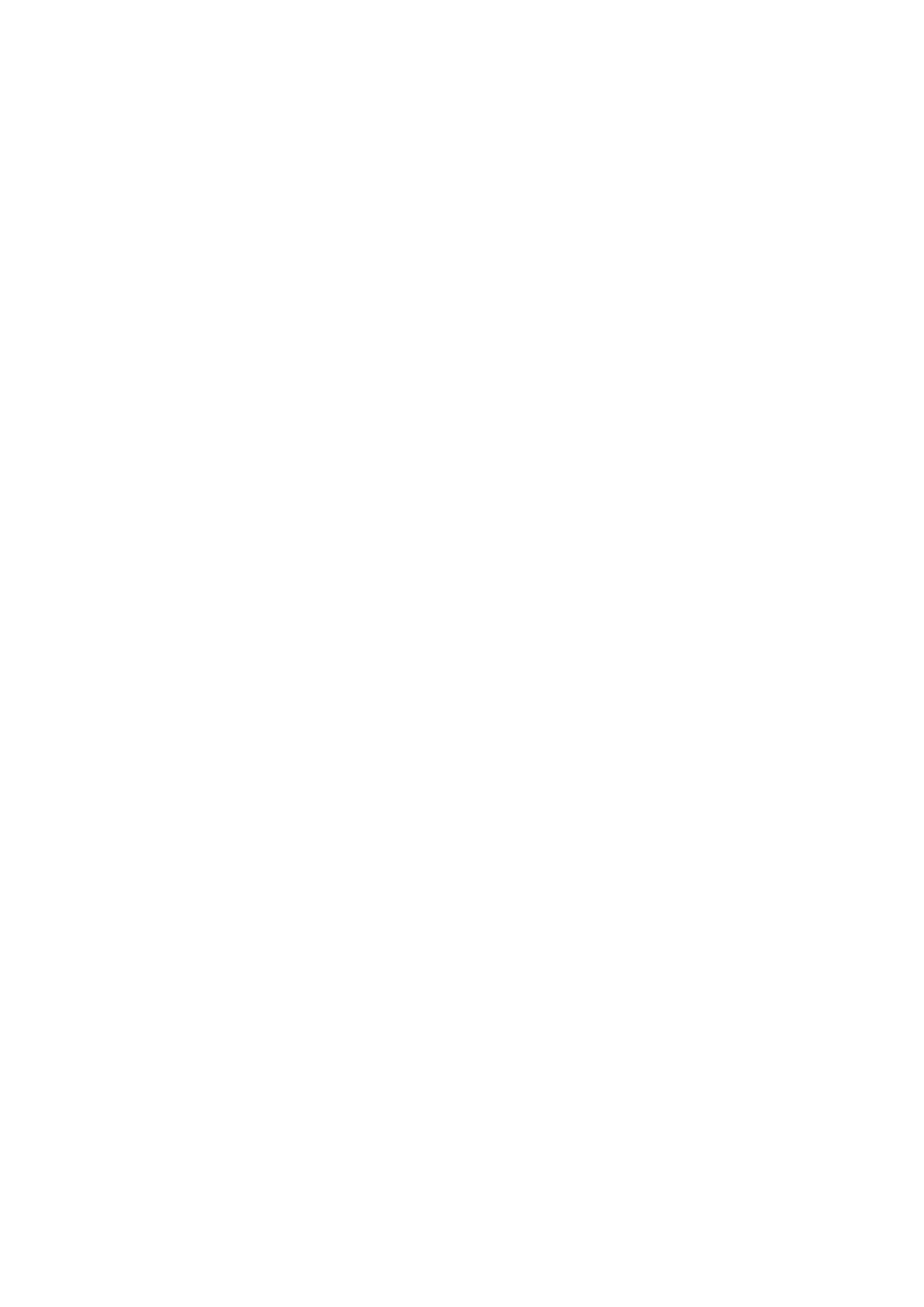# **Contents**

| Legal and administrative information             | $\overline{4}$ |
|--------------------------------------------------|----------------|
| Chairman's report                                | 5              |
| Trustees annual report                           | 6              |
| Objectives and activities                        | 6              |
| Achievements and performance in the year         | $\overline{7}$ |
| Plans for the future                             | 9              |
| Structure, governance & management               | 9              |
| Financial review                                 | 10             |
| Statement of Board of Trustees' responsibilities | 10             |
| Independent examiner's report                    | 12             |
| Statement of financial activities                | 14             |
| Balance sheet                                    | 15             |
| Notes to the financial statements                | 16             |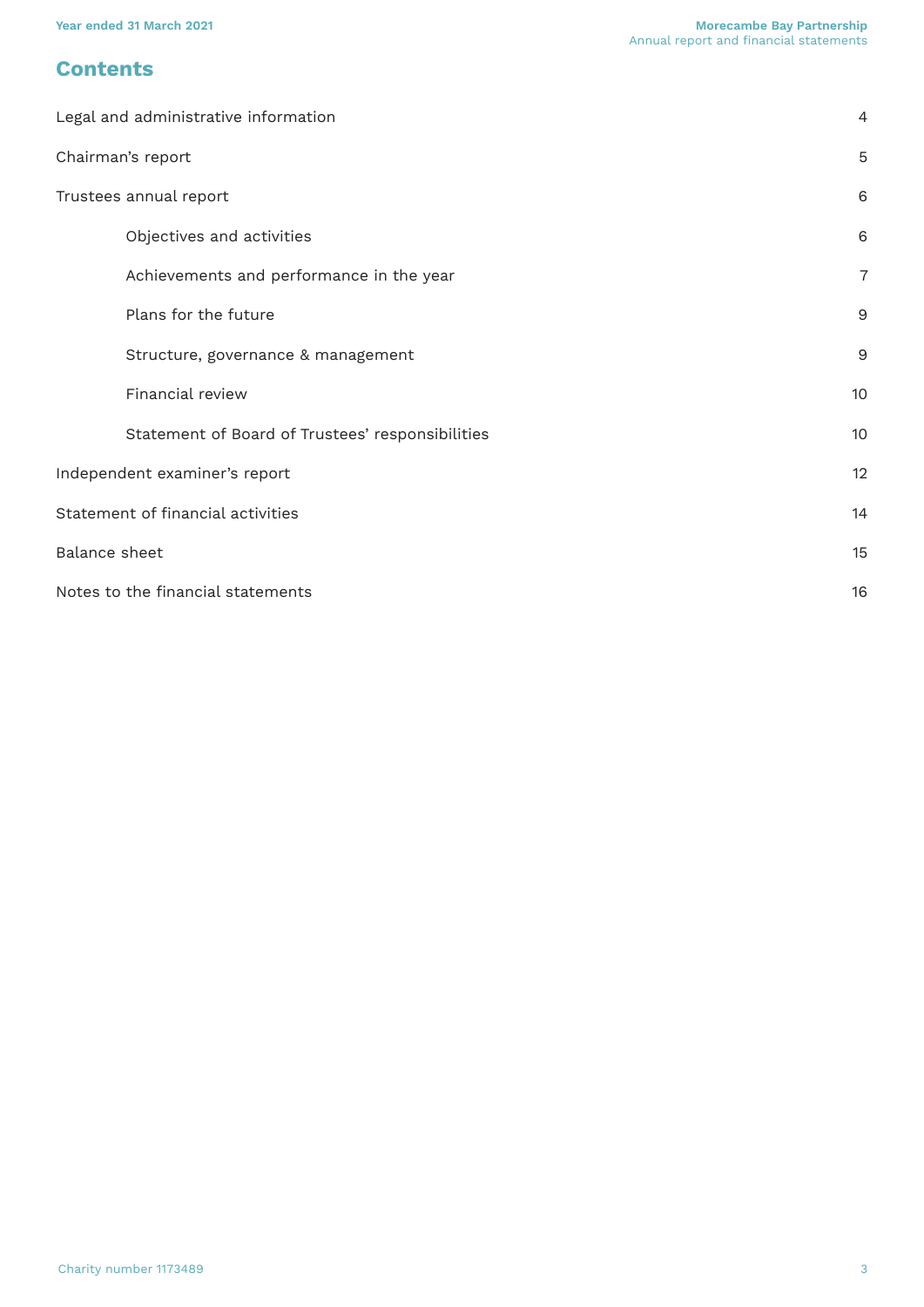# <span id="page-3-0"></span>**Legal and administrative information**

#### Charity name

#### Morecambe Bay Partnership

#### Charity registration no.

#### 1173489

#### Registered office and contact details

Unit 9C The Factory Castle Mills Aynam Road Kendal LA9 7DE

#### **Trustees**

| Thomas Burditt       | Chair                   |
|----------------------|-------------------------|
| Kerry Powell         | Vice-chair              |
| Zephie S Begolo      | (appointed 1 July 2020) |
| Amanda D Finan       | (appointed 1 July 2020) |
| Mark Holroyd         | (appointed 1 July 2020) |
| Emma Parsons         |                         |
| Dr William D Shannon | (appointed 1 July 2020) |
| Mike Turner          |                         |
| Georgina Young       | (appointed 1 July 2020) |

#### Independent examiner

Andy Nash Accounting & Consultancy Ltd Units 24 & 25 Goodsheds Container Village Hood Road Barry CF62 5QU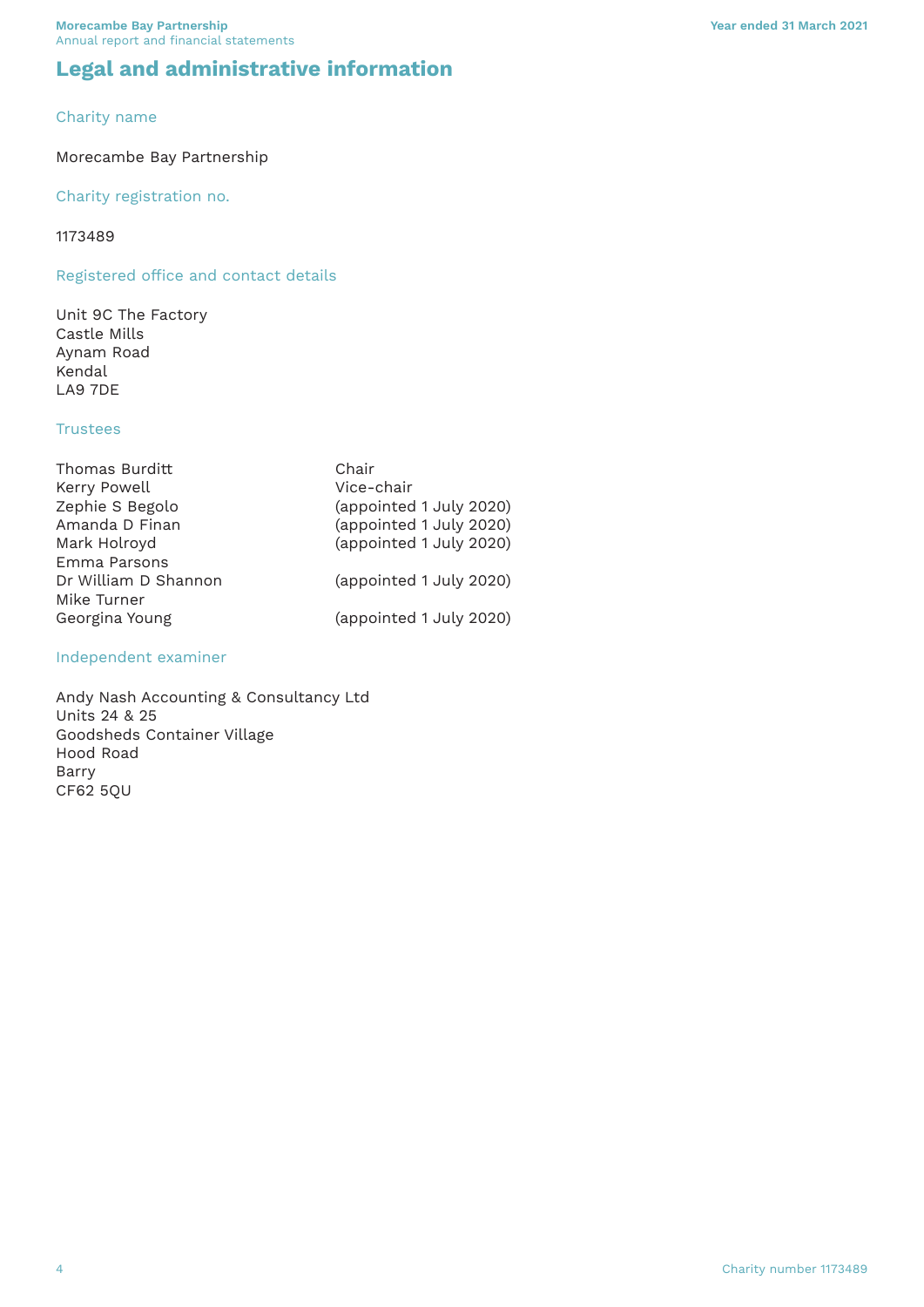# <span id="page-4-0"></span>**Chairman's report**

What an interesting year 2020/21 was! It marked the first full year of us operating as an independent CIO, the announcement that our longstanding CEO was retiring and of course, the global pandemic. Despite the significant challenges brought by COVID-19, we adapted well and moved some of our community and face-to-face work online. This included the hugely successful Sunset Series of regular events, bringing us all together virtually when we could not meet in person. We regularly welcomed 80-100 people from all over the world to hear about the Bay from a vast array of knowledgeable people. These events were so successful that we have continued throughout 2021 and are looking to do so in 2022.

We are very grateful to our ever-resourceful staff team who have managed to keep the charity on track during these difficult times. And a huge thank you to those volunteers who have felt able to continue to support us in whatever way they can; we are looking forward to welcoming you back very soon.

In early 2021 we began the process of recruiting a new CEO to take up the reins on Susannah Bleakley's retirement and in May we announced that Sarah Mason would take up the post in August. I am thrilled to say that we can see exciting times and great opportunities ahead, with the commencement of our ambitious Experience Morecambe Bay Programme and continuation of our three nature and heritage programmes; Life on the Edge, Back on our Map and Defending the Docks. Working with the Morecambe Bay Local Nature Partnership, Eden Project North and other partners we will continue to strive to make the Bay an even more special place to live, work and visit.

My thanks to all the staff, partners and funders for playing your part in this tricky year.

**TOM BURDITT CHAIR OF TRUSTEES**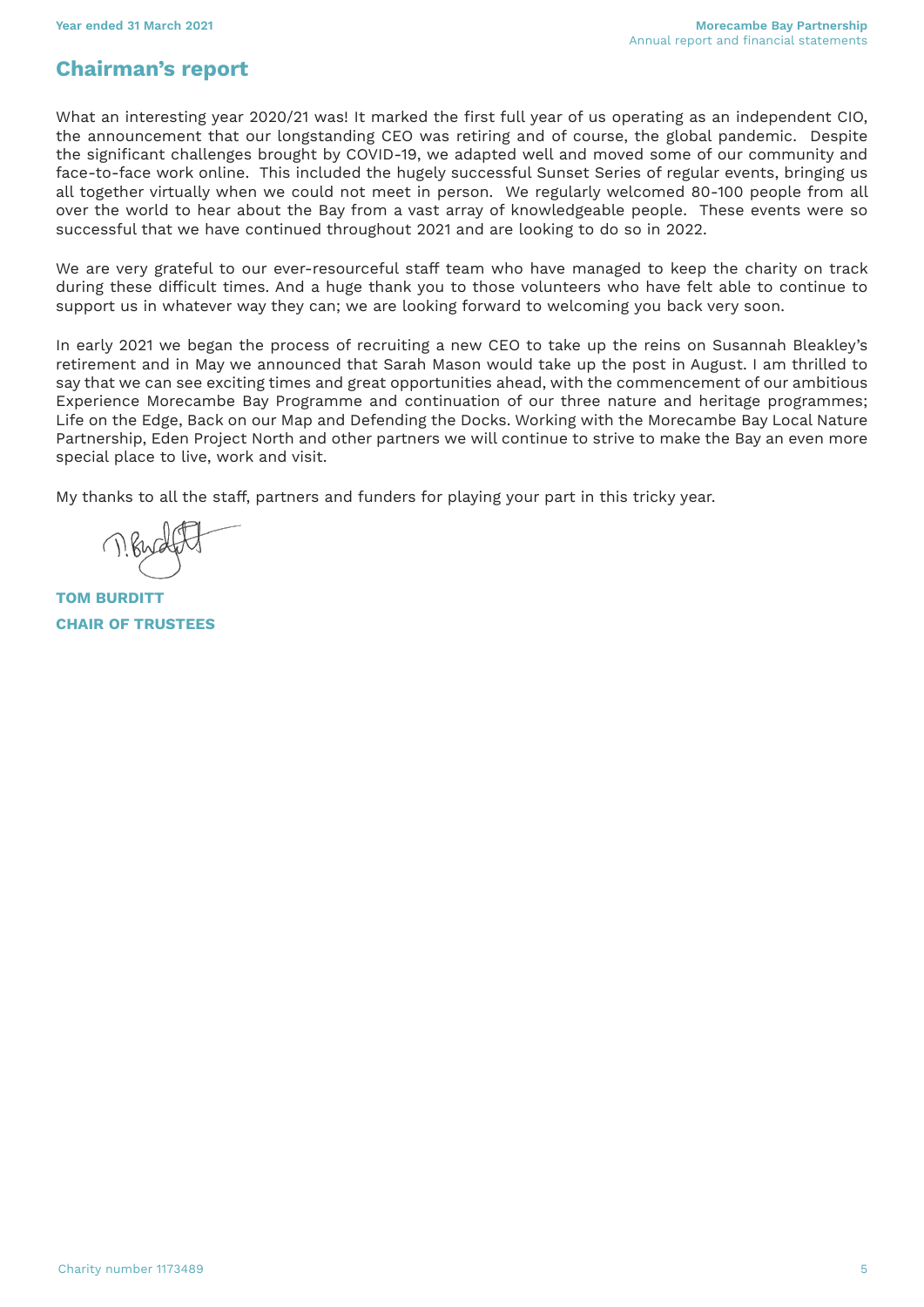# <span id="page-5-0"></span>**Trustees annual report**

The Board of Trustees submit their annual report and the financial statements of Morecambe Bay Partnership for the year ended 31 March 2021.

The Board of Trustees confirms that the annual report and financial statements of the Charity comply with current statutory requirements, including the Charity Act 2011, as well as the requirements of the Society's governing document and the provisions of the 'Charities SORP (FRS 102) - Accounting and Reporting by Charities: Statement of Recommended Practice applicable to charities preparing their accounts in accordance with the Financial Reporting Standard applicable in the UK and Republic of Ireland (FRS 102) second edition (effective 1 January 2019)', and the Financial Reporting Standard applicable in the UK and Republic of Ireland (FRS 102).

#### Objectives and activities

The objects of the charity are:

- **•** To promote the conservation, protection and improvement of the physical and natural environment of Morecambe Bay for public benefit, in particular through the protection and maintenance of the Bay's coastal and marine environments.
- **•** To advance the education of the public in the natural and cultural history, conservation, environment and management of Morecambe Bay.
- **•** To develop the capacity and skills of the members of the socially and economically disadvantaged community of Morecambe Bay in such a way that they are better able to identify and help meet their needs and to participate more fully in society.
- **•** To provide or assist in the provision of facilities in the interest of social welfare for recreation or leisure time occupation of individuals in the Morecambe Bay area who have need of such facilities by reason of their youth, age infirmity or disability, financial hardship or social circumstances with the object of improving their conditions of life.

#### Public Benefit

The trustees confirm that they have complied with their duty to have due regard to the Charity Commission's general guidance on public benefit. The charity fulfils its objects and delivers its public benefit as described below:

The public benefits that flow from our objects namely:

Object 1 (promotion of conservation), Object 2 (education), Object 3 (supporting community especially disadvantaged) and Object 4 (recreation) include:

- **•** An enhanced environment, leading to improved health and a better quality of life for all.
- **•** Raised awareness and understanding of local natural and cultural heritage, environmental issues and the richness of local heritage as well as the context of how this fits to wider global issues.
- **•** An enhanced quality of life and sense of well-being through stronger connectedness and engagement between people and nature in our locality.

**•** New and increased opportunities to engage and participate in activities and events which bring people together, leading to greater social cohesion and fulfilment, improvements in physical and emotional well-being, quality of life and a more stable and cohesive community.

**•** Enhanced active citizenship and involvement in community life.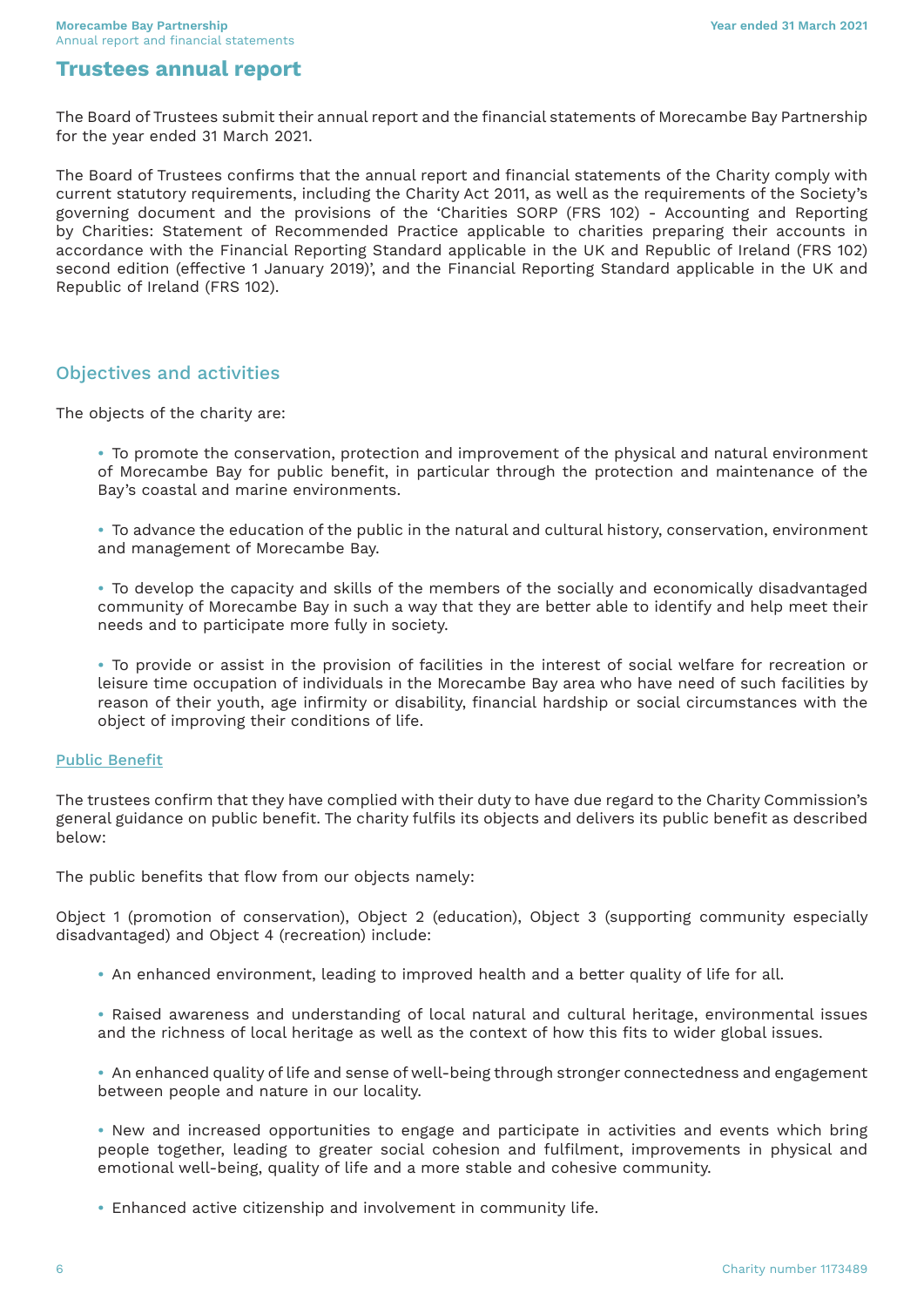<span id="page-6-0"></span>**•** New facilities, events and opportunities for some of the most disadvantaged to participate in activities including access to the outdoors, cycling, walking and other artistic endeavours.

#### Achievements and performance in the year

#### Main Activities of the Year

LoveMyBeach; this national project aims to inspire and change perceptions and values of key decision makers, the media, politicians, the private sector and the wider community. It delivers improvements to bathing water quality through innovative methods of collaborative engagement. The Morecambe Bay community engagement project works to improve the coastal environments in our area, supporting the delivery of strategic level partnerships whilst inspiring the community through campaigns and events to take positive steps to care for their beaches.

Outputs: 13 coastal habitats improved (60km); 561 active volunteers gave 550 hours; 58 events; 2.9 tonnes of litter collected; 500 reusable sanitary items distributed to local women; 180 teenagers engaged through Girl Guides; 500 leaflets about motorhome waste management distributed to 40 tourism businesses/ organisations.

Bay Cycle Way; this project creates an opportunity for people to celebrate their achievements cycling the Bay Cycle Way and to raise the profile of the route by providing sculptural signage at the start and finish of the route, creating memorable photo and social media post opportunities.

Outputs: Planning permission achieved on two sites, Scheduled Monument Consent on another, signs designed and hand crafted ready for installation.

More to Explore; this project increases access to the coast and countryside for people with poor mobility, by providing off-road mobility vehicle hire points and new accessible routes.

Outputs: A new Tramper Hire point created at Grange over Sands; two new accessible routes created from there and 14 local volunteers recruited and trained to operate the hire points working with Light up Lives CiC.

Exploring Morecambe Bay: this project aims to give 240 children from areas of high economic deprivation around Lancaster & Morecambe, memorable, joyful and enriching experiences in the landscape. We connect them with their local nature and heritage giving them a sense of place through exploration and discovery workshops.

Outputs: planning workshops and liaising with schools ready for delivery in 2021/22 (delivery delayed due to COVID-19 restrictions

Back on Our Map (BOOM): this project aims to transform the biodiversity around Morecambe Bay in south Cumbria and bring back native species that are now locally extinct or very rare. The project is rooted in community action and also aims to increase community connections with nature, especially in areas of high deprivation, and generate lasting change and continued natural heritage restoration led by the community into the future. Working together, the aim is to connect up whole ecosystems and reverse biodiversity loss in the region for the long term. Morecambe Bay Partnership is leading on the community volunteering and nature engagement activities for the project.

Outputs: 211 volunteers involved through 25 activity days; 27 farmers and landowners engaged; 147 school children involved from 3 schools; 3 community consultations, 3 higher/further education events & 3 training webinars held; 10 digital outreach talks delivered. 12 sites were better managed; 1 species (dormouse) was reintroduced; 1396 trees were planted at 7 sites across the region; 11 sites were monitored; 54 people developed new skills and 1023 people became more aware of natural heritage.

Life on the Edge: The 4 year LIFE on the Edge (LOTE) project, across the UK, aims to improve the condition and long term resilience of key coastal Special Protected Areas (SPAs) and improve their condition. It is working to combat the considerable loss of intertidal habitat including saltmarsh, mudflat, shingle and dunes over the last 70 years. Around Morecambe Bay, the project aims to support breeding, migrating and wintering water birds which are under growing pressure. Morecambe Bay Partnership's role is to lead on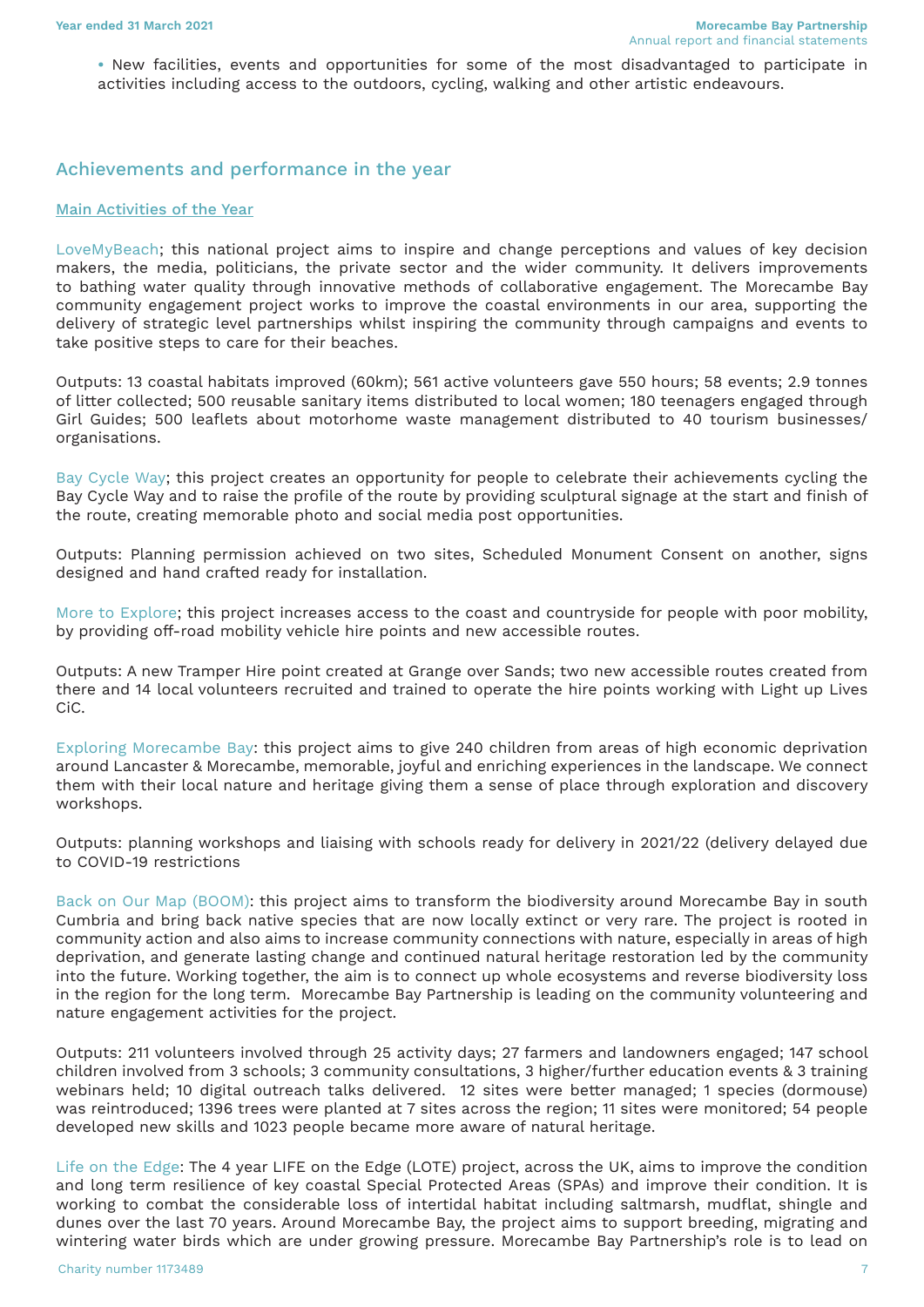communication and interpretation for the general public, to develop best practice guidelines and a network of effective volunteers to reduce recreational disturbance of birds and nests; also to develop community engagement programmes to raise local awareness and undertake species monitoring and human behavioural studies in relation to the public use of these sites and the impact on the bird populations.

Outputs: development and planning phase in 2020/21 (delivery delayed due to COVID-19 restrictions).

Natural Ambassadors: A community volunteer project and public awareness campaign aiming to make it easier and appealing for people to appreciate local places, shift how they use them and ultimately reduce hard to birds by reducing recreational disturbance. The project supports and trains community volunteers to become natural ambassadors, empowering them to become long term volunteers and works in partnership with the RSPB and Natural England.

Outputs: delivery limited due to COVID-19 restrictions and activity will restart in Autumn 2021.

Birkrigg Common Bracken Management: this project is to manage vegetation growth at three nationally significant prehistoric monuments on Birkrigg Common, protecting the archaeological deposits and increasing biodiversity.

Outputs: delivery limited to due to COVID-19 restrictions. 1 practical session was held with 10 volunteers attending. Sites removed from the Heritage At Risk Register as a result.

Cultural Recovery for Heritage: this project helped to support Morecambe Bay Partnership and local communities to continue to protect the heritage of Morecambe Bay through the pandemic through a dynamic, digitally focused programme of activity.

Outputs: Recruitment of an Archaeology and Heritage Officer to deliver our projects and purchase of new electronic equipment for demonstration of complex applications. Staff trained in a wide range of digital skills that enable us to deliver better heritage programmes for our volunteers and support local heritage groups to do the same. Delivered 13 digital talks on the cultural and natural heritage of Morecambe Bay attracting over 1070 participants from Morecambe Bay and beyond.

Forests. Footprints and Fauna: This project has developed a network of trained volunteers to record and gain a better understanding of coastal exposures of palaeo-environmental deposits and features around the Cumbrian coast (with a focus on Walney and the Duddon Estuary).

Outputs: delivery limited to due to COVID-19 restrictions. An introductory talk was held on the early prehistoric landscape of the Bay attended by 160 people and viewed a further 403 times on YouTube. Outlines for six training sessions agreed with specialists and planned in detail; training materials produced or collected and an online learning platform set up. Volunteer recording protocols were established.

#### Impact of COVID-19

The period covered by this report included both government mandated lock-downs which has severely affected the charity's ability to carry out face to face delivery of projects. Our plans had to be redrawn as we managed the rapid and frequent changes and challenges of the pandemic and its impact.

In response, Morecambe Bay Partnership has embraced digital technology, working from home and has demonstrated extreme resilience throughout the period. We have managed to successfully recruit new staff and only two staff took part-time furlough to manage the challenges of home-schooling and child care. We have worked on shorter than usual planning cycles throughout the period and are at time of writing (October 2021) embarking on the writing of our next Business Plan.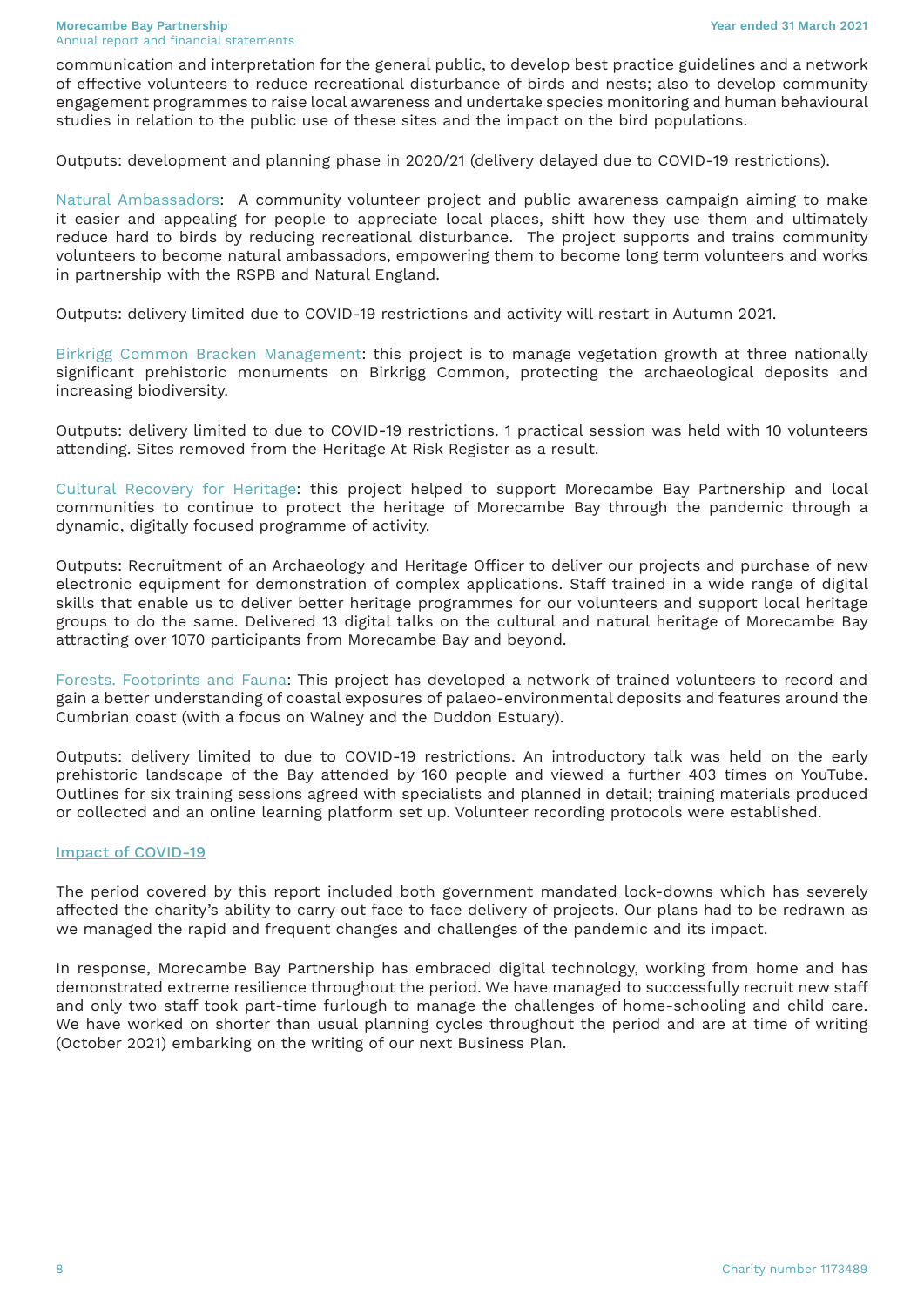#### <span id="page-8-0"></span>Plans for the future

Our goals for 2021-2025 remain structured around the following strategic objectives:

- **•** Celebrate and encourage understanding and enjoyment of the Bay's natural, cultural and historic assets;
- **•** Conserve the unique wildlife, culture and heritage of Morecambe Bay;
- **•** Connect people with their place and with one another to improve their quality of life;
- **•** Collaborate with key partners and the local community; and,
- **•** Strengthen and improve the resilience of our organisation.

Alongside this we continue to

- **•** Work in partnership with local organisations and individuals.
- **•** Take a dynamic and cross-sector approach to develop opportunities for communities.

#### Structure, governance & management

Morecambe Bay Partnership is a Charitable Incorporated Organisation (CIO), registered with the Charity Commission (registered charity number 1173489). It was incorporated on 20th June 2017, having previously operated as an unincorporated organisation since November 2001 (registered charity number 1089559).

#### Organisational Structure

Morecambe Bay Partnership's Board of Trustees meets every three months and is responsible for the strategic direction and policy of the Charity, as well as oversight of the Charity's operations.

The Chief Executive Officer of the Charity during this period was Susannah Bleakley (resigned 30th August 2021).

#### Selection and appointment of Trustees

As set out in the Constitution, the Chair of Trustees is nominated at a general meeting.

The constitution requires a minimum of 6 Trustees and a maximum of 12. Trustees who have served for more than three consecutive years in office must stand for re-appointment.

The objective is to have a range of appropriate skillsets across fields that are relevant to the Charity's objectives. When recruiting new trustees, consideration is given to the existing trustees' skills and experiences and trustees are sought with the additional skills required. Their appointment is by resolution of the Board of Directors/Trustees following which the required legal documentation is completed.

#### Trustee Induction and Training

On their appointment, new Trustees are provided with information, in the form of an induction pack, on their role as a Trustee. Ongoing training is provided as required.

#### Risk management

Trustees have reviewed the major risks to which the charity is exposed and systems or procedures have been put in place to manage those risks. A risk register is reviewed at each quarterly trustee meeting.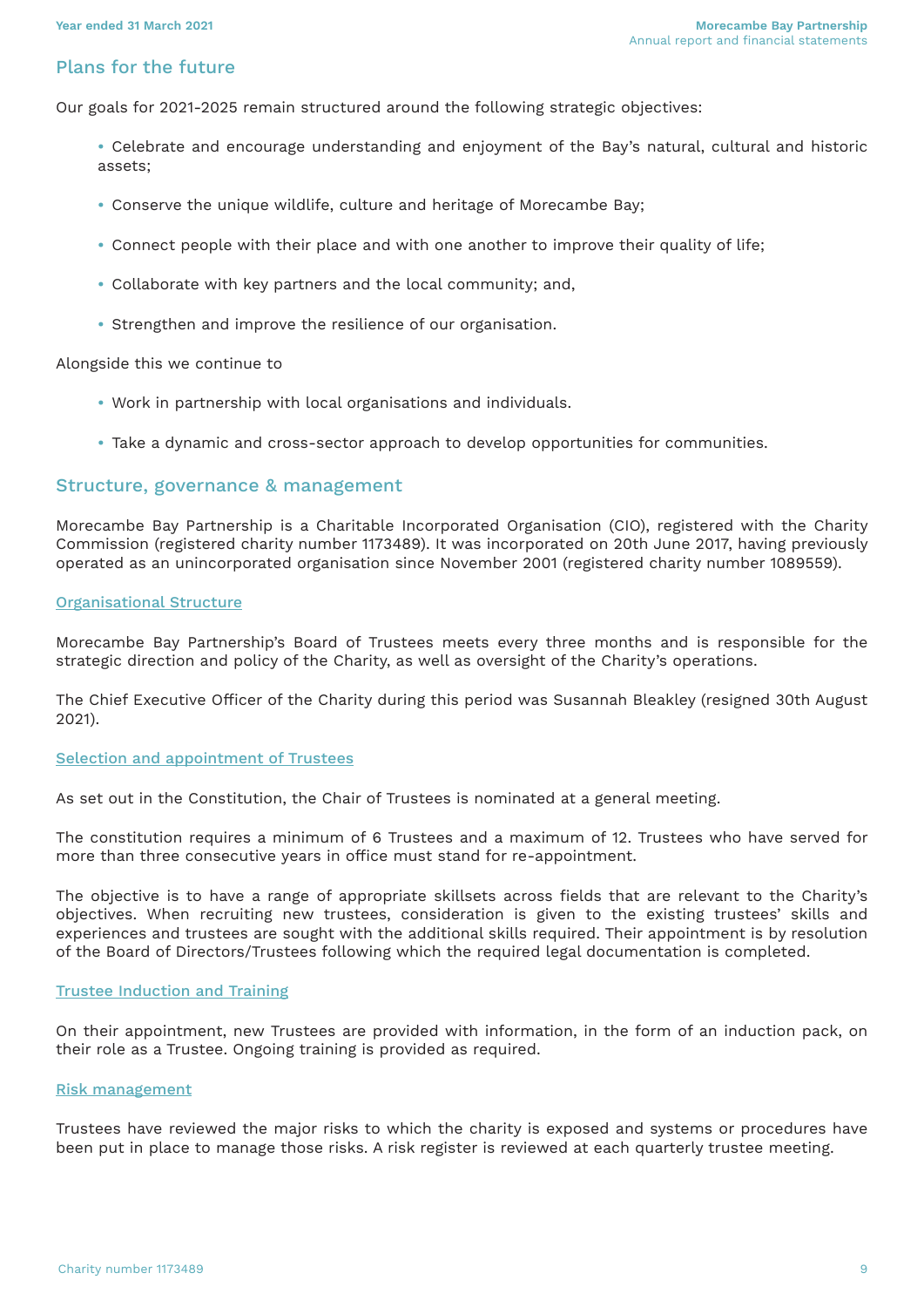#### <span id="page-9-0"></span>Financial review

During the current financial year the Charity achieved a surplus of £8,268 (2020: surplus of £115,600). This resulted in total reserves increasing in the year to £354,666 (2020: £346,398).

The Trustees are satisfied with the financial performance of the Charity throughout the year.

Of the total reserves held at year end £188,095 (2020: £199,870) were unrestricted as to use, although only £90,206 (2020: £109,870) was available as general funds as a result of designations outlined in note 12 of the accounts.

#### Reserves policy

Morecambe Bay Partnership's reserve policy is to hold in reserves an amount of money to cover financial emergencies, risk and allow the organisation, if necessary, to close down in good order and meet all its obligations so that no person or organisation would be left out of pocket.

The level of reserves has been set so that it is sufficient to cover four months full operating costs with additional reserves set aside for redundancy payments, HR and legal advice plus any other additional emergency/contingency costs.

At the year end, free reserves were £90,206 which is slightly below the required reserves level.

The reserves policy and the reserves limits are reviewed quarterly at each Trustees meeting.

#### Statement of Board of Trustees' responsibilities

The Trustees are responsible for preparing the Trustees' Annual Report and the financial statements in accordance with applicable law and regulations. Charity law requires the Trustees to prepare financial statements for each financial year. Under that law they are required to prepare the financial statements in accordance with UK Accounting Standards and applicable law (UK Generally Accepted Accounting Practice), including FRS 102 The Financial Reporting Standard applicable in the UK and Republic of Ireland.

Under charity law the Trustees must not approve the financial statements unless they are satisfied that they give a true and fair view of the state of affairs of the Charity and of the excess of income over expenditure for that year. In preparing these financial statements, the Trustees are required to:

- **•** select suitable accounting policies and then apply them consistently;
- **•** make judgements and estimates that are reasonable and prudent;
- **•** state whether applicable UK Accounting Standards have been followed, subject to any material departures disclosed and explained in the financial statements; and,
- prepare the financial statements on the going concern basis unless it is inappropriate to presume that the Charity will continue its activities.

The Trustees are responsible for keeping adequate accounting records that are sufficient to show and explain the Charity's transactions and disclose with reasonable accuracy at any time the financial position of the Charity and enable them to ensure that the financial statements comply with the Charities Act 2011. They have general responsibility for taking such steps as are reasonably open to them to safeguard the assets of the Charity and to prevent and detect fraud and other irregularities.

The Trustees are responsible for the maintenance and integrity of the corporate and financial information included on the Charity's website. Legislation in the UK governing the preparation and dissemination of financial statements may differ from legislation in other jurisdictions. In addition, the Trustees confirm that they are happy that content of the annual review in pages 6 to 11 of this document meet the requirements of the Trustees' Annual Report under charity law.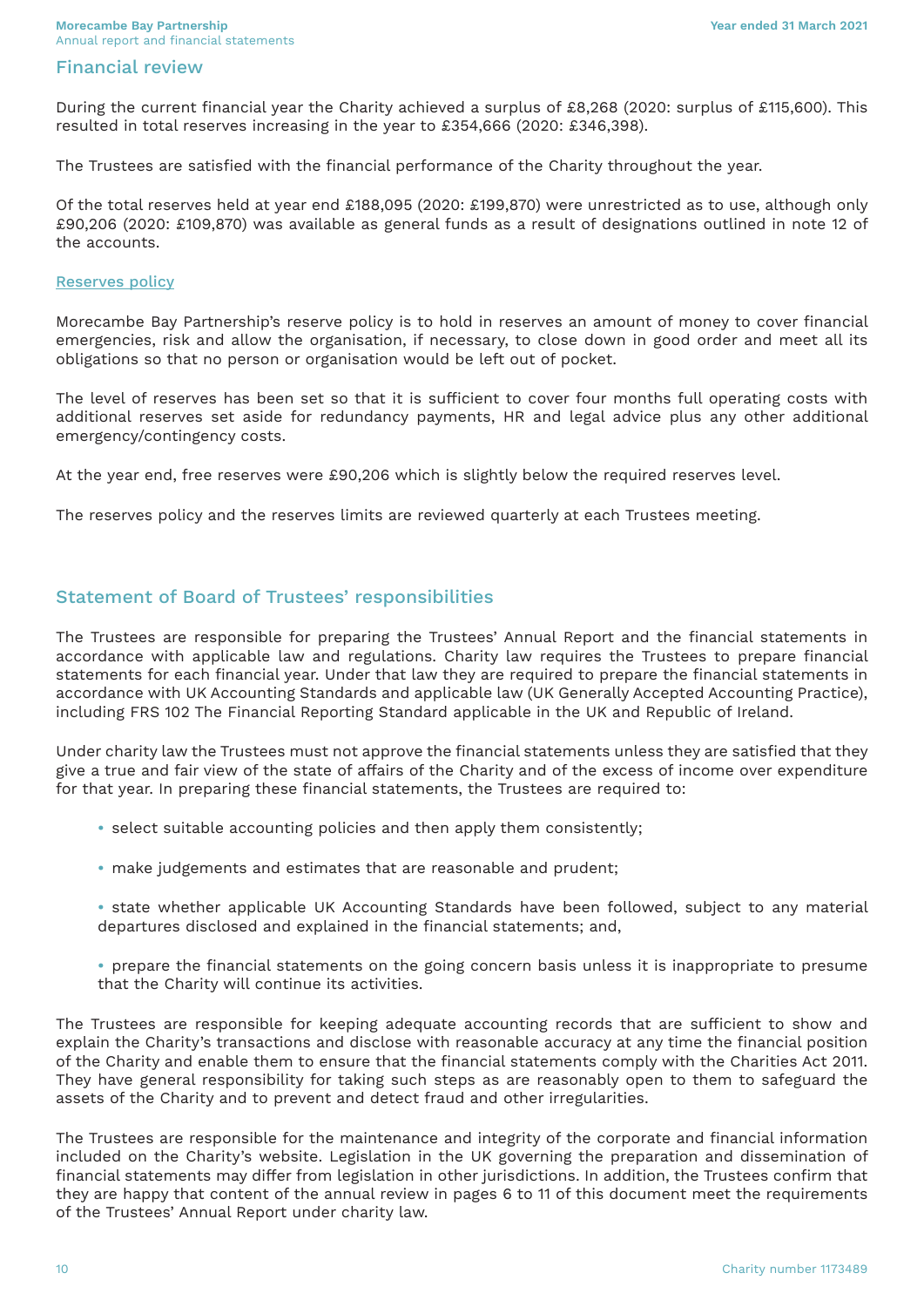They also confirm that the financial statements have been prepared in accordance with the accounting policies set out in the notes to the accounts and comply with the Charity's governing document, the Charities Act 2011 and Accounting and Reporting by Charities: Statement of Recommended Practice applicable to charities preparing their accounts in accordance with FRS 102, The Financial Reporting Standard applicable in the UK and Republic of Ireland published on 16 July 2014.

This report was approved and authorised for issue by the Board of Trustees on 26 January 2022 and signed on its behalf by:

 $\bigcap$ 

**TOM BURDITT CHAIR OF TRUSTEES**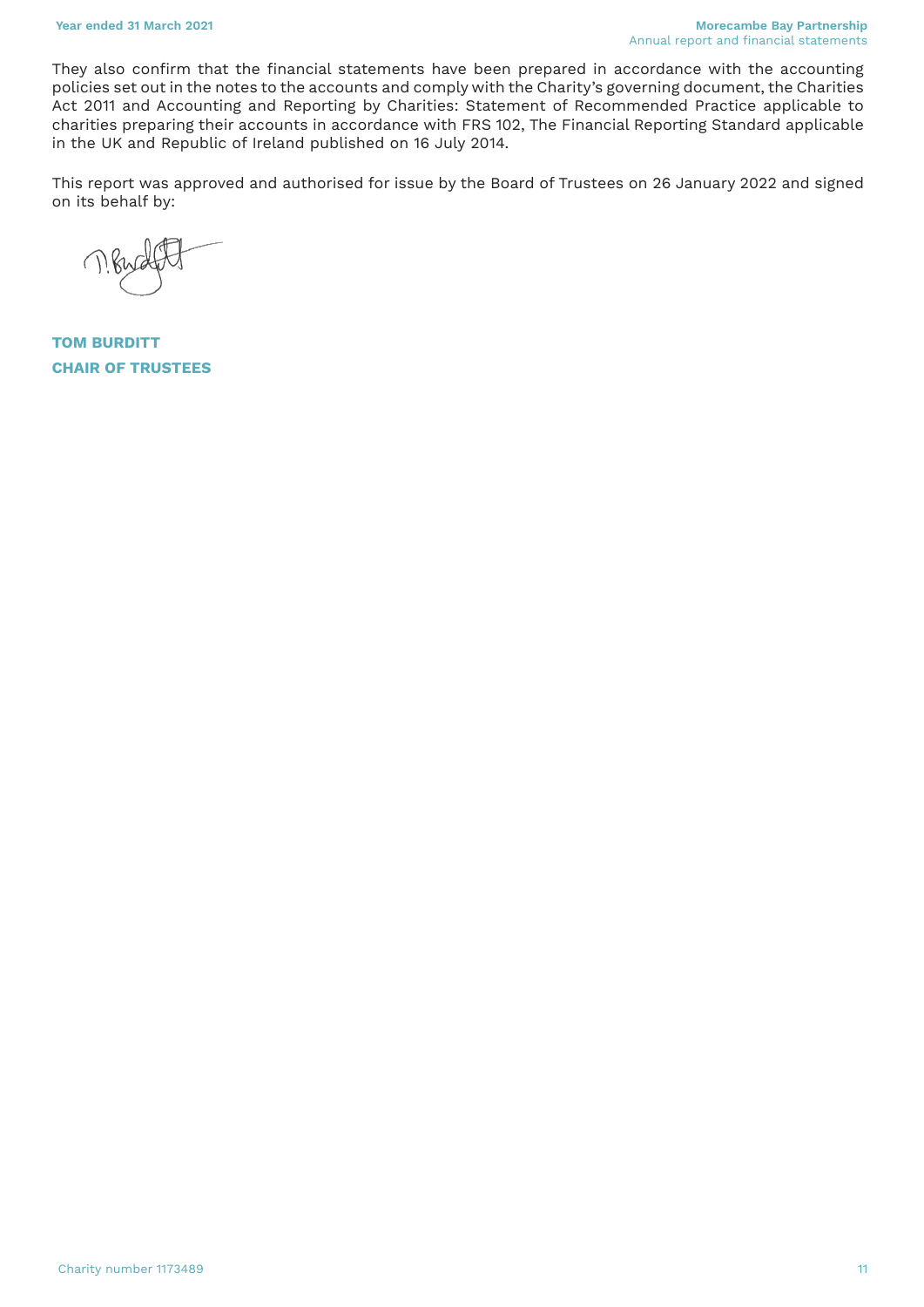# <span id="page-11-0"></span>**Independent examiner's report**

I report to the Trustees on my examination of the accounts of Morecambe Bay Partnership (Charity number 1173489) for the year ended 31 March 2021 which are set out on pages 14 to 29.

#### Respective responsibilities of trustees and examiner

The Charity's Trustees are responsible for the preparation of the accounts in accordance with the requirements of the Charities Act 2011 (the Charities Act). The Charity's Trustees consider that an audit is not required for this year under section 144 of the Charities Act and that an independent examination is needed.

It is my responsibility to:

**•** examine the accounts under section 145 of the Charities Act;

**•** to follow the procedures laid down in the general Directions given by the Charity Commission under section 145(5)(b) of the Charities Act; and,

**•** to state whether particular matters have come to my attention.

This report, including my statement, has been prepared for and only for the Charity's Trustees as a body. My work has been undertaken so that I might state to the Charity's Trustees those matters I am required to state to them in an independent examiner's report and for no other purpose. To the fullest extent permitted by law, I do not accept or assume responsibility to anyone other than the Charity and the Charity's Trustees as a body for my examination work, for this report, or for the statements I have made.

#### Basis of independent examiner's statement

My examination was carried out in accordance with general directions given by the Charity Commission. An examination includes a review of the accounting records kept by the Charity and a comparison of the accounts presented with those records. It also includes consideration of any unusual items or disclosures in the accounts, and seeking explanations from the Trustees concerning any such matters.

The procedures undertaken do not provide all the evidence that would be required in an audit, and consequently no opinion is given as to whether the accounts present a 'true and fair' view and the report is limited to those matters set out in the statement below.

#### Independent examiner's statement

Since the Charity's gross income exceeded £250,000 your examiner must be a member of a body listed in section 145 of the 2011 Act. I confirm that I am qualified to undertake the examination because I am a member of the Institute of Chartered Accountants in England & Wales, which is one of the listed bodies.

I have completed my examination. I confirm that no material matters have come to my attention in connection with the examination giving me cause to believe that in any material respect:

- **•** accounting records were not kept in respect of the Charity as required by section 130 of the Act; or
- **•** the accounts do not accord with those records; or

**•** the accounts do not comply with the applicable requirements concerning the form and content of accounts set out in the Charities (Accounts and Reports) Regulations 2008 other than any requirement that the accounts give a 'true and fair view' which is not a matter considered as part of an independent examination.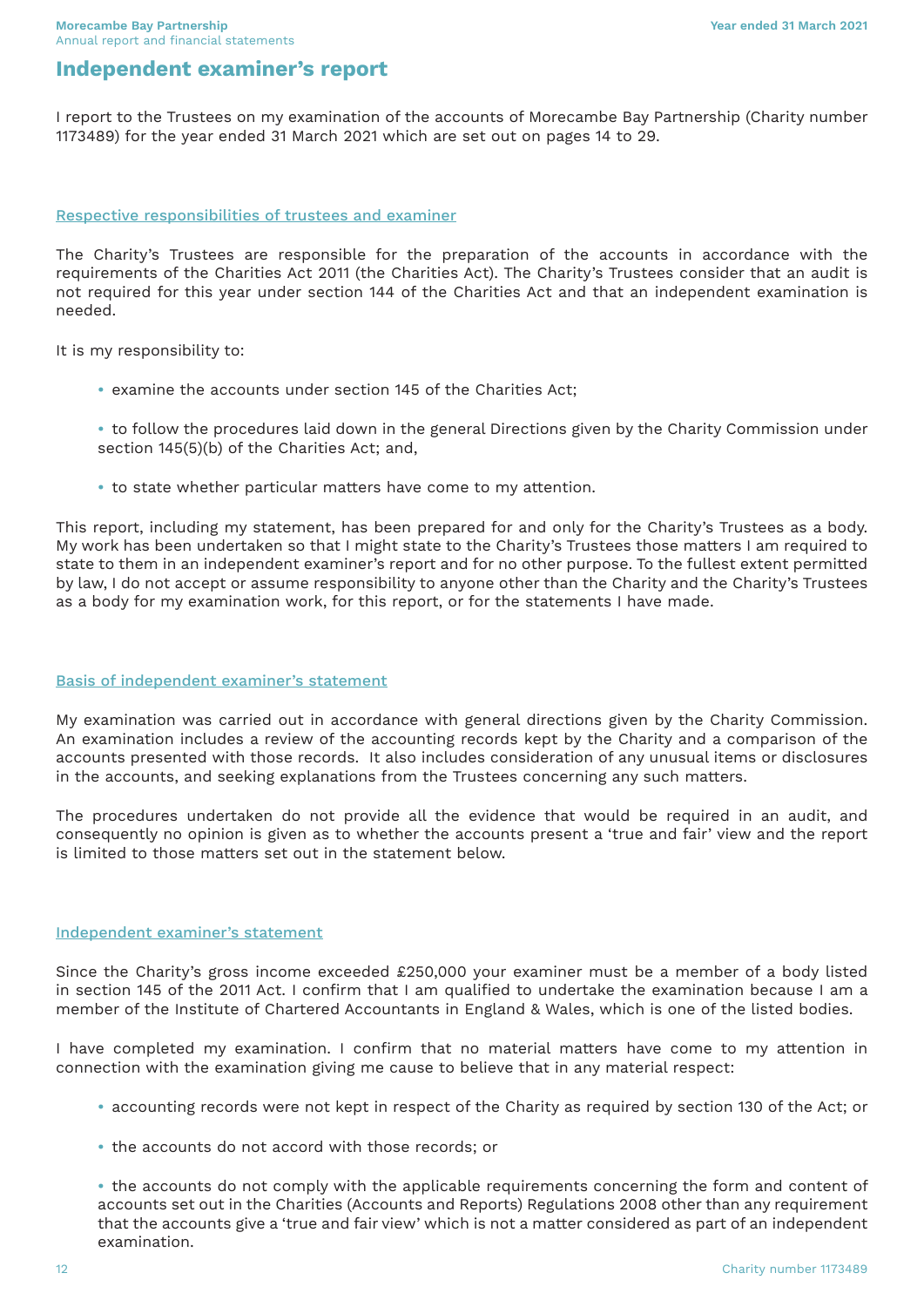I have no concerns and have come across no other matters in connection with the examination to which attention should be drawn in this report in order to enable a proper understanding of the accounts to be reached.

 $APD$ 

**ANDREW PHILIP NASH ACA MEMBER OF THE INSTITUTE OF CHARTERED ACCOUNTANTS IN ENGLAND AND WALES – 2461833**

#### **DATED: 27 JANUARY 2022**

Andy Nash Accounting & Consultancy Ltd Units 24 & 25 Goodsheds Container Village Hood Road Barry CF62 5QU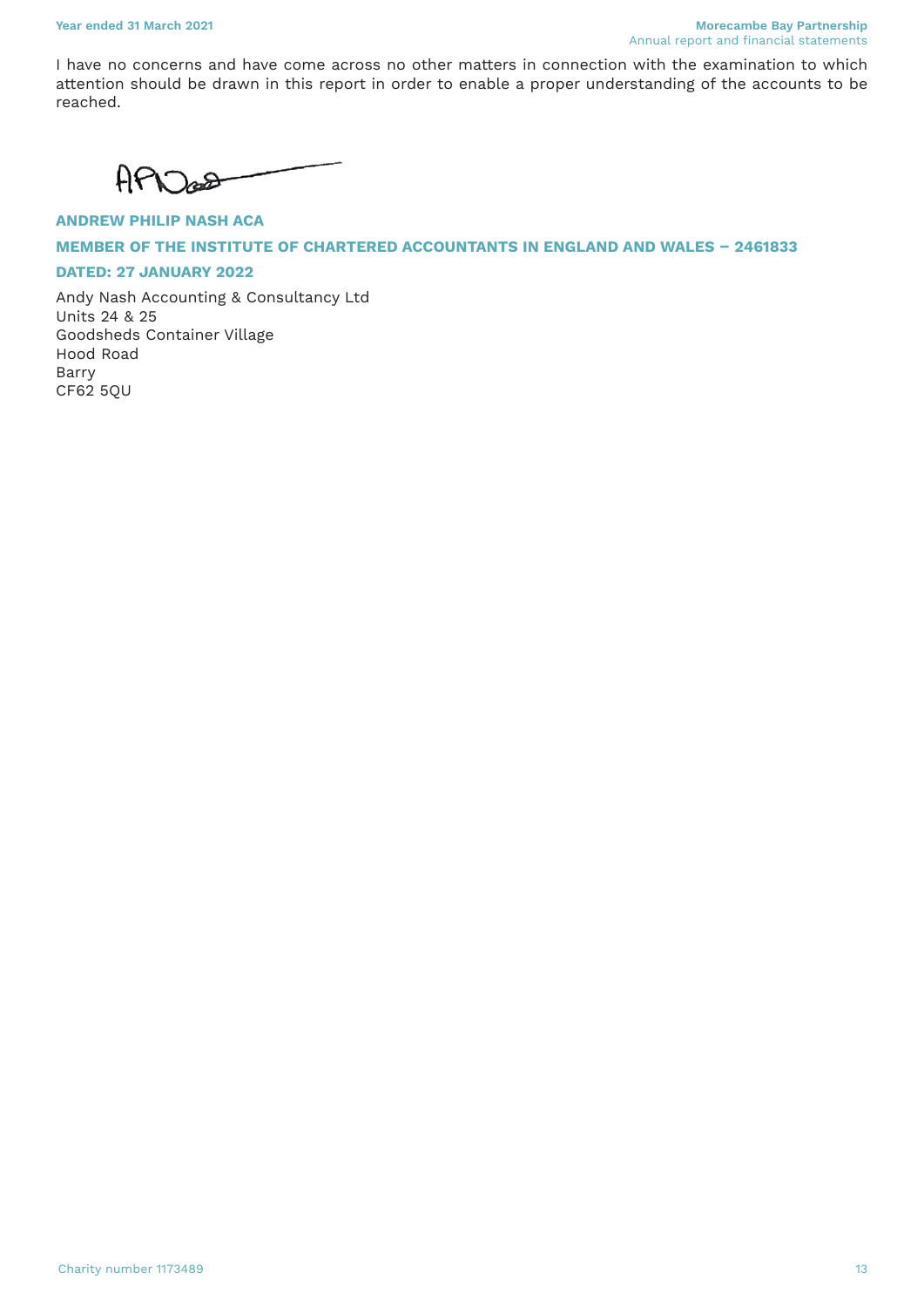# <span id="page-13-0"></span>**Statement of financial activities**

For the year ended 31 March 2021

|                                 |              | <b>Unrestricted</b> | <b>Restricted</b> | <b>Total</b>      | Total        |
|---------------------------------|--------------|---------------------|-------------------|-------------------|--------------|
|                                 |              | <b>Funds</b>        | <b>Funds</b>      | <b>Funds</b>      | <b>Funds</b> |
|                                 |              | <b>Year ended</b>   | <b>Year ended</b> | <b>Year ended</b> | Year ended   |
|                                 |              | 31 Mar 2021         | 31 Mar 2021       | 31 Mar 2021       | 31 Mar 2020  |
|                                 | <b>Notes</b> | £                   | £                 | £                 | £            |
| <b>Income from:</b>             |              |                     |                   |                   |              |
| Donations and legacies          | 3            | 15,882              | 308,374           | 324,256           | 347,129      |
| Charitable activities           | 4            | 11,667              |                   | 11,667            | 5,825        |
| Investments                     |              | 921                 |                   | 921               |              |
| <b>Total income</b>             |              | 28,470              | 308,374           | 336,844           | 352,954      |
| <b>Expenditure on:</b>          |              |                     |                   |                   |              |
| Raising funds                   | 5 & 6        | 30,174              |                   | 30,174            | 13,918       |
| Charitable activities           | 5 & 7        | 10,026              | 288,376           | 298,402           | 223,436      |
| <b>Total expenditure</b>        |              | 40,200              | 288,376           | 328,576           | 237,354      |
| <b>Net income/(expenditure)</b> |              | (11, 730)           | 19,998            | 8,268             | 115,600      |
| <b>Transfers between funds</b>  | 12 & 13      | (45)                | 45                | ÷                 |              |
| <b>Net movement in funds</b>    |              | (11, 775)           | 20,043            | 8,268             | 115,600      |
| <b>Reconciliation of funds</b>  |              |                     |                   |                   |              |
| Funds brought forward           | 12 & 13      | 199,870             | 146,528           | 346,398           | 230,798      |
| Funds carried forward           | 12 & 13      | 188,095             | 166,571           | 354,666           | 346,398      |

The notes on pages 16 to 29 form part of the financial statements.

Following a review of the financial structure during the year the cost allocation model has been reviewed to ensure costs are accurately recorded against the activity to which they should be attributed. As a result the Charity has chosen to represent the prior year figures using this model however total expenditure remains unchanged.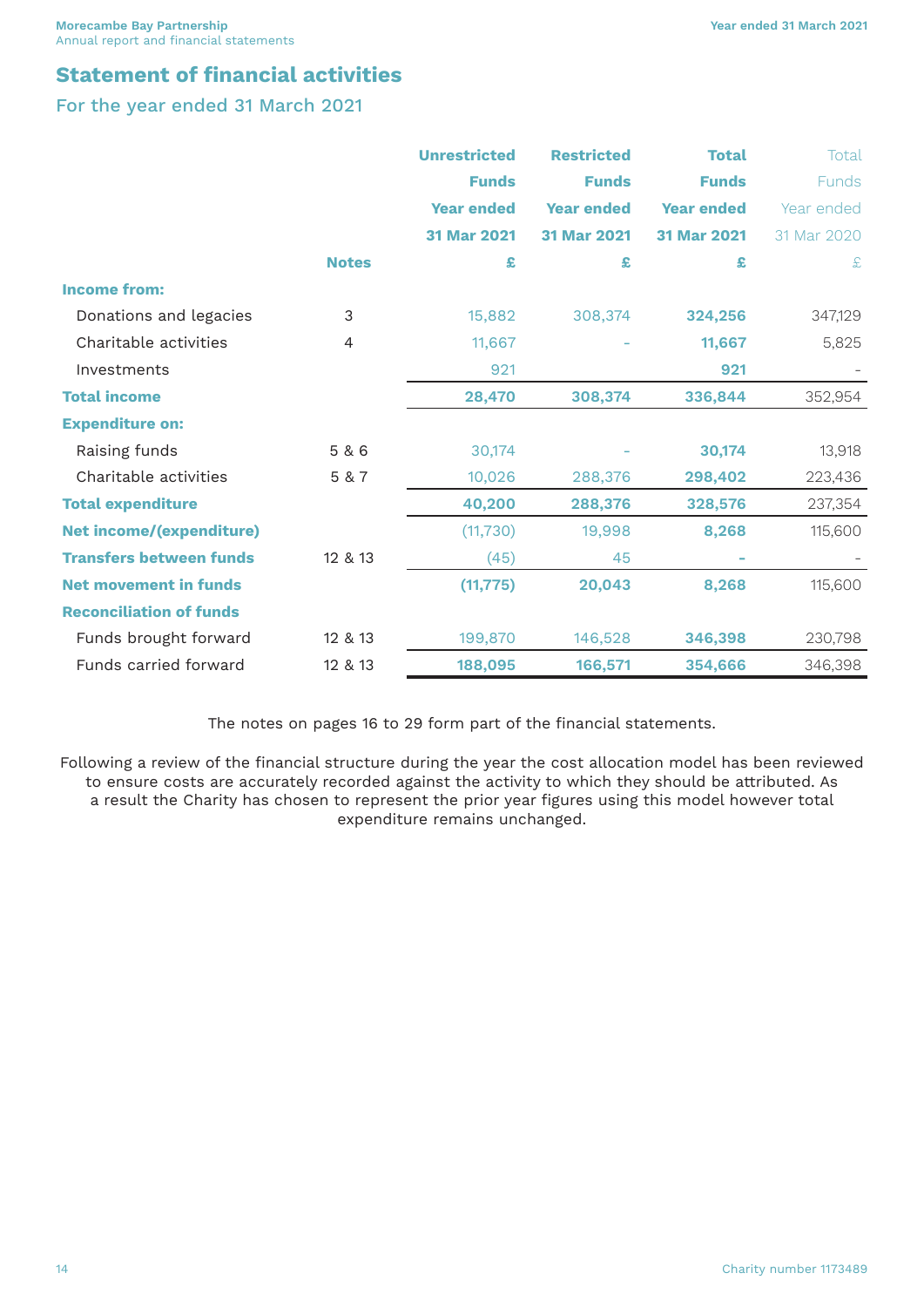# <span id="page-14-0"></span>**Balance sheet**

As at 31 March 2021

|                                        |                  |           | <b>Total</b>      |           | Total        |
|----------------------------------------|------------------|-----------|-------------------|-----------|--------------|
|                                        |                  |           | <b>Funds</b>      |           | <b>Funds</b> |
|                                        |                  |           | <b>Year ended</b> |           | Year ended   |
|                                        |                  |           | 31 Mar 2021       |           | 31 Mar 2020  |
|                                        | <b>Notes</b>     |           | £                 |           | £            |
| <b>Fixed assets</b>                    |                  |           |                   |           |              |
| Tangible assets                        | $\boldsymbol{9}$ |           | 20,539            |           | 25,674       |
| <b>Current assets</b>                  |                  |           |                   |           |              |
| Debtors and prepayments                | 10               | 28,460    |                   | 2,549     |              |
| Cash at bank and in hand               |                  | 340,849   |                   | 329,080   |              |
| <b>Total current assets</b>            |                  | 369,309   |                   | 331,629   |              |
| <b>Creditors</b>                       |                  |           |                   |           |              |
| Amounts falling due within<br>one year | 11               | (35, 182) |                   | (10, 905) |              |
| <b>Net current assets</b>              |                  |           | 334,127           |           | 320,724      |
| <b>Net assets</b>                      |                  |           | 354,666           |           | 346,398      |
| <b>Funds of the charity</b>            |                  |           |                   |           |              |
| Restricted funds                       | 12 & 13          |           | 166,571           |           | 146,528      |
| Unrestricted funds                     |                  |           |                   |           |              |
| Designated funds                       | 12 & 13          | 97,889    |                   | 90,000    |              |
| General funds                          | 12 & 13          | 90,206    |                   | 109,870   |              |
| Unrestricted funds                     |                  |           | 188,095           |           | 199,870      |
| <b>Total funds</b>                     |                  |           | 354,666           |           | 346,398      |

The notes on pages 16 to 29 form part of the financial statements.

These financial statements were approved and authorised for issue by the Board of Trustees on 26 January 2022 and signed on their behalf by:

 $\left(\begin{array}{c} \end{array}\right)$ 

**TOM BURDITT CHAIR OF TRUSTEES**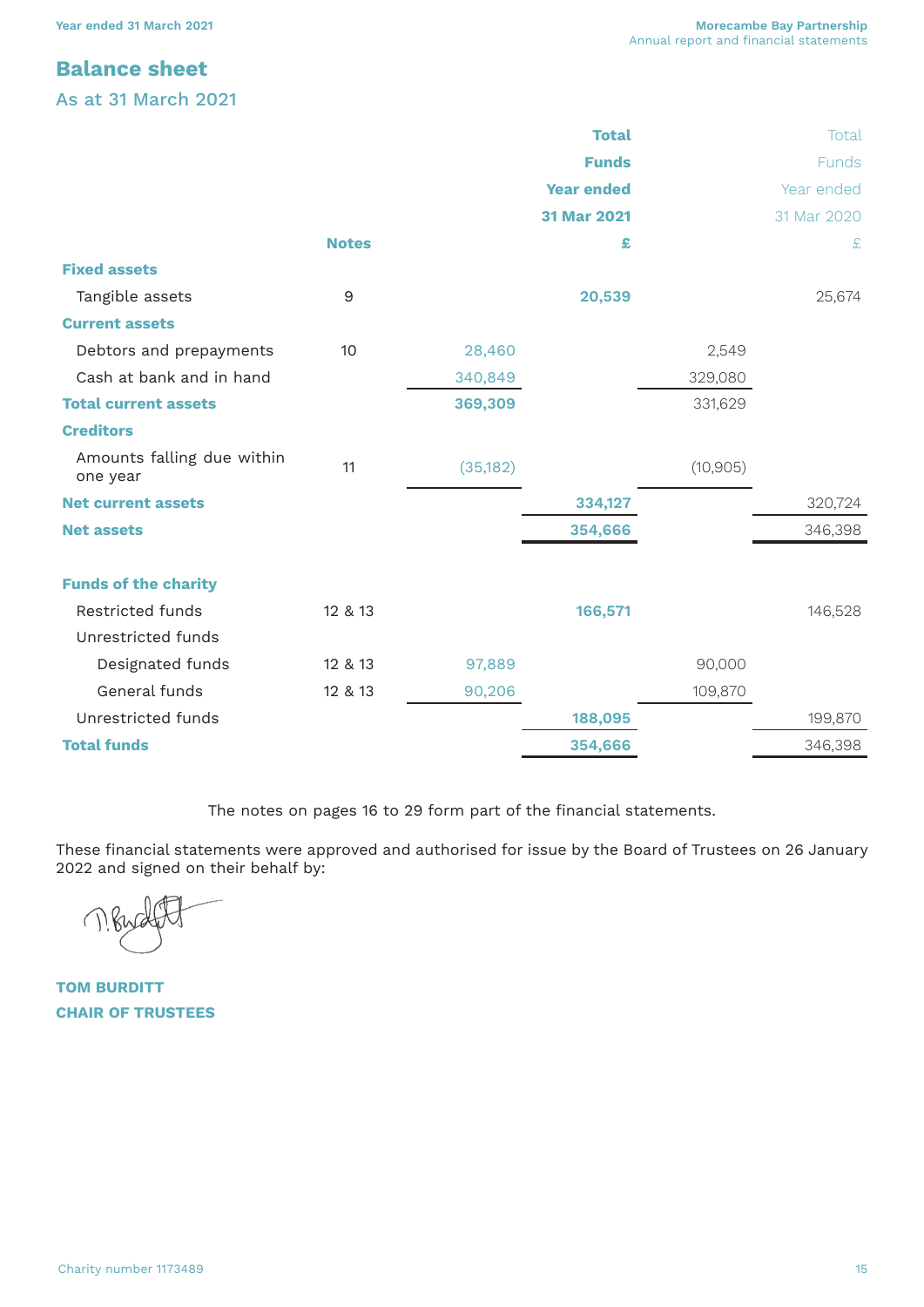# <span id="page-15-0"></span>**Notes to the financial statements**

#### **1. Accounting policies**

#### Basis of preparation of the financial statements

The financial statements have been prepared in accordance with 'Charities SORP (FRS 102) - Accounting and Reporting by Charities: Statement of Recommended Practice applicable to charities preparing their accounts in accordance with the Financial Reporting Standard applicable in the UK and Republic of Ireland (FRS 102) second edition (effective 1 January 2019)', the Financial Reporting Standard applicable in the UK and Republic of Ireland (FRS 102), including Update Bulletin 1, and relevant charities law.

The effect of any event relating to the year ended 31 March 2021, which occurred before the date of approval of the financial statements by the Board of Trustees has been included in the financial statements to the extent required to show a true and fair view of the state of affairs at 31 March 2021 and the results for the year ended on that date.

Under the exemption available to smaller charities the Board of Trustees has chosen not to include a Statement of Cash Flows within the financial statements.

The functional currency of the Charity is sterling and amounts in the financial statements are rounded to the nearest pound.

#### Legal status

Morecambe Bay Partnership is a charitable incorporated organisation registered in England & Wales, and meets the definition of a public benefit entity. The registered office is Unit 9C The Factory, Castle Mills, Aynam Road, Kendal, LA9 7DE.

#### Going concern

The financial statements have been prepared on the going concern basis as the Board of Trustees is confident that future reserves and future income is more than sufficient to meet current commitments. There are no material uncertainties that impact this assessment, and the ongoing COVID-19 global pandemic has had no material impact on this assessment.

#### Fund Accounting

General funds are unrestricted funds which are available for use at the discretion of the Trustees in furtherance of the general objectives of the Charity and which have not been designated for other purposes.

Restricted funds are funds that are to be used in accordance with specific restrictions imposed by donors or that have been raised by the Charity for particular purposes. The cost of raising and administering such funds are charged against the specific fund. The aim and use of each restricted fund is set out in note 10 of the financial statements.

#### Income

Income is recognised when the Charity has entitlement to the funds, any performance indicators attached to the item(s) of income have been met, it is probable that the income will be received, and the amount can be measured reliably.

Donations are recognised in full in the Statement of Financial Activities when entitled, receipt is probable and when the amount can be quantified with reasonable accuracy. Gift aid receivable is included when claimable – i.e. when the eligible donation is received.

Grant income is credited to the Statement of Financial Activities when received or receivable whichever is earlier, unless the grant relates to a future year, in which case it is deferred.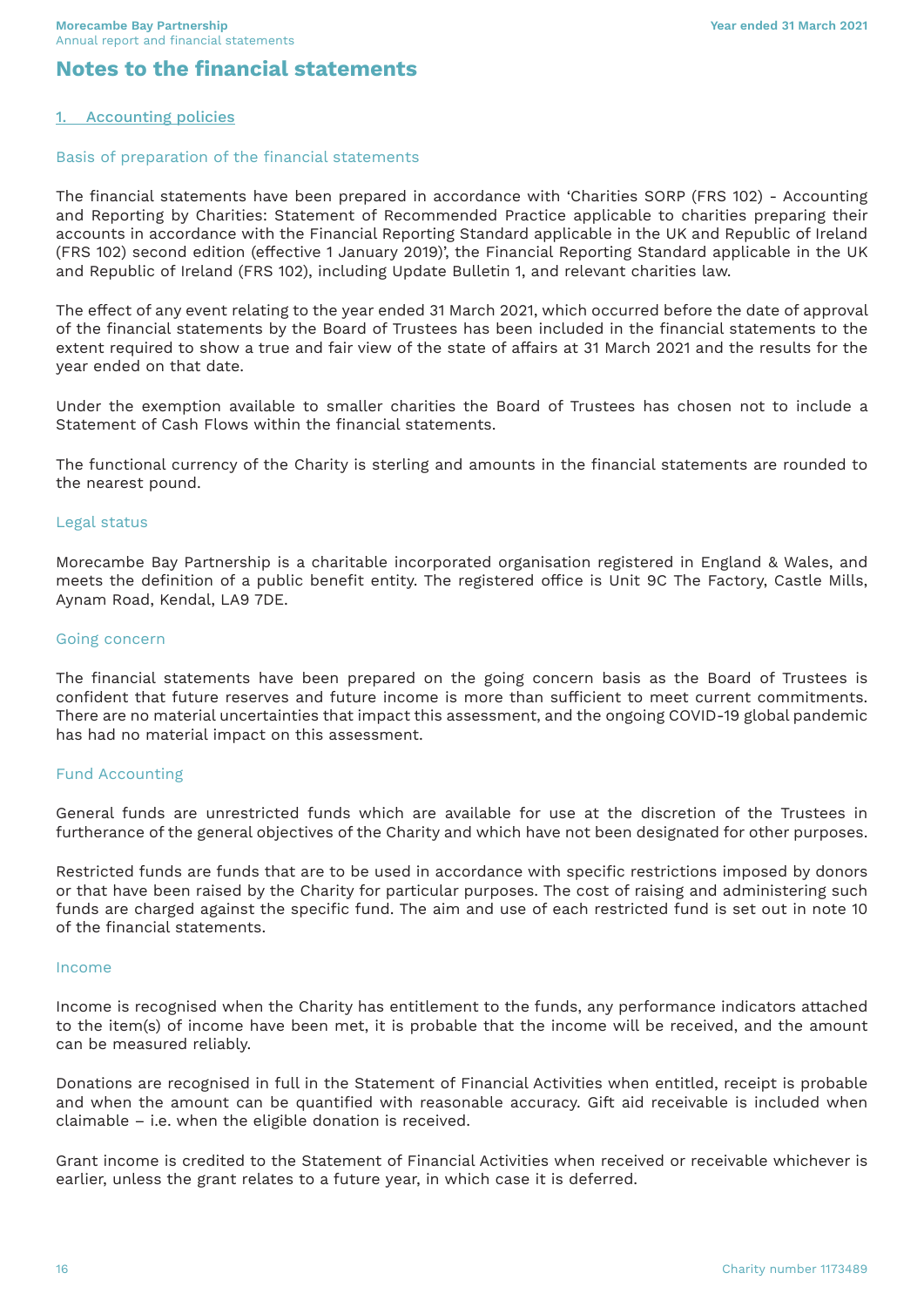#### 1. Accounting policies (continued from previous page)

#### Income (continued from previous page)

Income from charitable activities is credited to the Statement of Financial Activities when received or receivable whichever is earlier, unless it relates to a specific future period or event, in which case it is deferred.

#### Expenditure and irrecoverable VAT

All expenditure is accounted for on an accruals basis and has been included under expense categories that aggregate all costs for allocation to activities.

Indirect costs, including governance costs, which cannot be directly attributed to activities, are allocated between activities proportionate to the direct costs incurred in those activities.

Irrecoverable VAT is charged against the category of expenditure for which it was incurred.

#### Tangible fixed assets and depreciation

Any assets costing more than £500 are capitalised other than those purchased using restricted funds.

Tangible fixed assets are stated at cost less depreciation. Depreciation is provided at rates calculated to write off the cost of fixed assets, less their residual value, over their useful life, on the following basis: Project equipment 20% reducing balance

#### Cash at bank and in hand

Cash at bank and in hand includes cash in hand, deposits with banks and funds that are readily convertible into cash at, or close to, their carrying values, but are not held for investment purposes.

#### Debtors

Trade and other debtors are recognised at the settlement amount after any trade discount is applied.

#### **Creditors**

Creditors are recognised where the Charity has a present obligation resulting from a past event that will probably result in the transfer of funds to a third party, and the amount due to settle the obligation can be measured or estimated reliably.

#### Financial instruments

Basic financial instruments are measured at amortised cost other than investments which are measured at fair value.

#### Critical estimates and judgements

In preparing financial statements it is necessary to make certain judgements, estimates and assumptions that affect the amounts recognised in the financial statements. The treatment of tangible fixed assets is sensitive to changes in useful economic lives and residual values of assets. These are reassessed annually.

In the view of the Trustees in applying the accounting policies adopted, no judgements were required that have a significant effect on the amounts recognised in the financial statements nor do any estimates or assumptions made carry a significant risk of material adjustment in the next financial year.

#### Pensions

The Charity operates a defined contribution pension scheme which is administered by an external independent pension provider. Contributions are recognised in the Statement of Financial Activities as they fall due.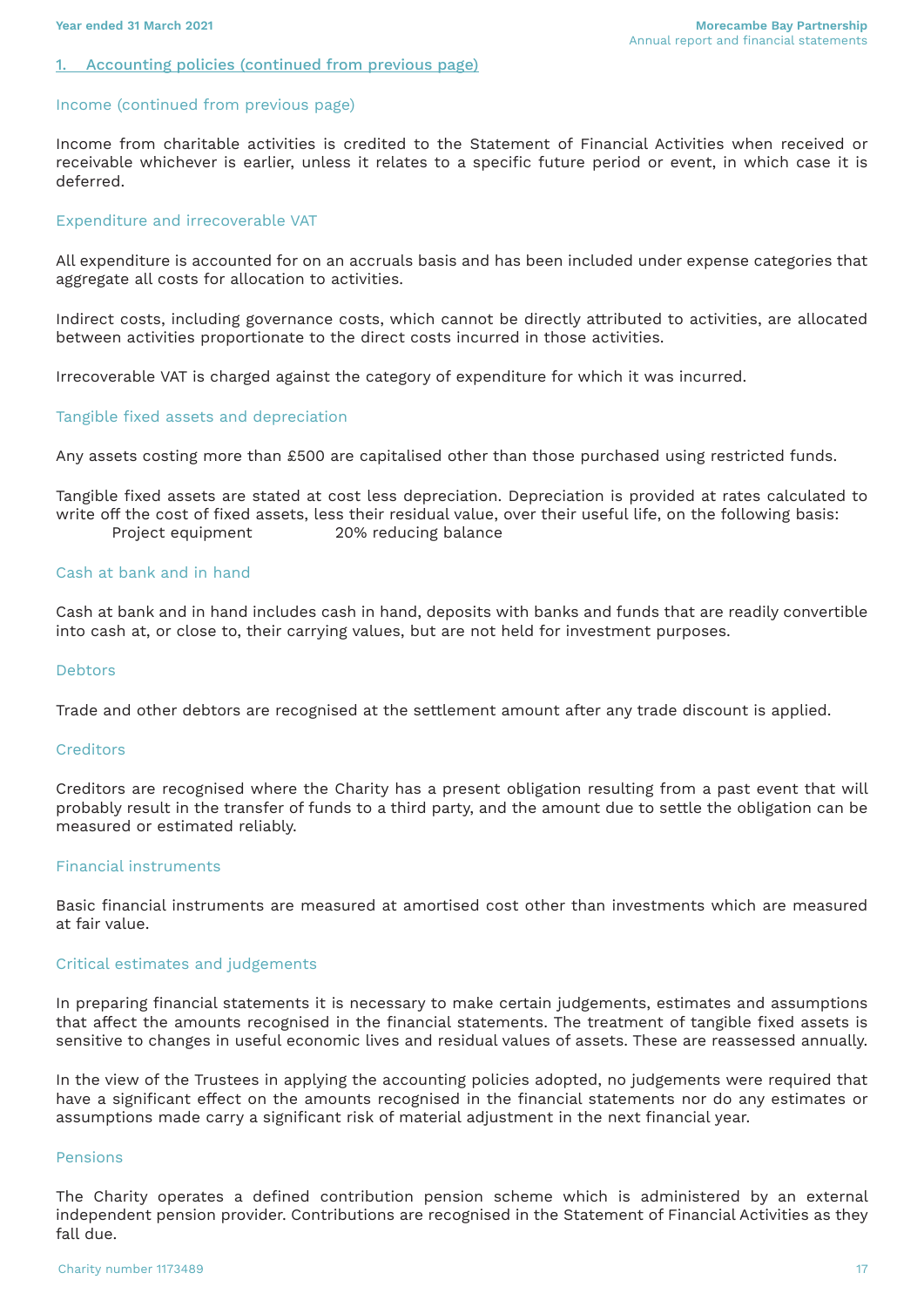**Year ended 31 March 2021**

**Morecambe Bay Partnership** Annual report and financial statements

#### 2. Comparative statement of financial activities

|                          |                | Unrestricted | Restricted  | Total       |
|--------------------------|----------------|--------------|-------------|-------------|
|                          |                | Funds        | Funds       | Funds       |
|                          |                | Year ended   | Year ended  | Year ended  |
|                          |                | 31 Mar 2020  | 31 Mar 2020 | 31 Mar 2020 |
|                          | <b>Notes</b>   | £            | £           | £           |
| Income from:             |                |              |             |             |
| Donations and legacies   | $\mathfrak{Z}$ | 94,162       | 252,967     | 347,129     |
| Charitable activities    | 4              | 2,643        | 3,182       | 5,825       |
| Total income             |                | 96,805       | 256,149     | 352,954     |
| Expenditure on:          |                |              |             |             |
| Raising funds            | 5 & 6          | 13,918       |             | 13,918      |
| Charitable activities    | 5 & 7          | 12,472       | 210,964     | 223,436     |
| Total expenditure        |                | 26,390       | 210,964     | 237,354     |
| Net income/(expenditure) |                | 70,415       | 45,185      | 115,600     |
| Transfers between funds  | 12 & 13        | 11,234       | (11, 234)   |             |
| Net movement in funds    |                | 81,649       | 33,951      | 115,600     |
| Reconciliation of funds  |                |              |             |             |
| Funds brought forward    | 12 & 13        | 118,221      | 112,577     | 230,798     |
| Funds carried forward    | 12 & 13        | 199,870      | 146,528     | 346,398     |

## 3. Income from donations and legacies

|           | <b>Unrestricted</b> | <b>Restricted</b> | <b>Total</b>      |
|-----------|---------------------|-------------------|-------------------|
|           | <b>Funds</b>        | <b>Funds</b>      | <b>Funds</b>      |
|           | <b>Year ended</b>   | <b>Year ended</b> | <b>Year ended</b> |
|           | 31 Mar 2021         | 31 Mar 2021       | 31 Mar 2021       |
|           | £                   | £                 | £                 |
| Grants    | 12,750              | 305,788           | 318,538           |
| Donations | 3,132               | 2,586             | 5,718             |
|           | 15,882              | 308,374           | 324,256           |
|           |                     |                   |                   |
|           | Unrestricted        | Restricted        | Total             |
|           | <b>Funds</b>        | Funds             | <b>Funds</b>      |
|           | Year ended          | Year ended        | Year ended        |
|           | 31 Mar 2020         | 31 Mar 2020       | 31 Mar 2020       |
|           | £                   | £                 | £                 |
| Grants    | 93,243              | 252,783           | 346,026           |
| Donations | 919                 | 184               | 1,103             |
|           | 94,162              | 252,967           | 347,129           |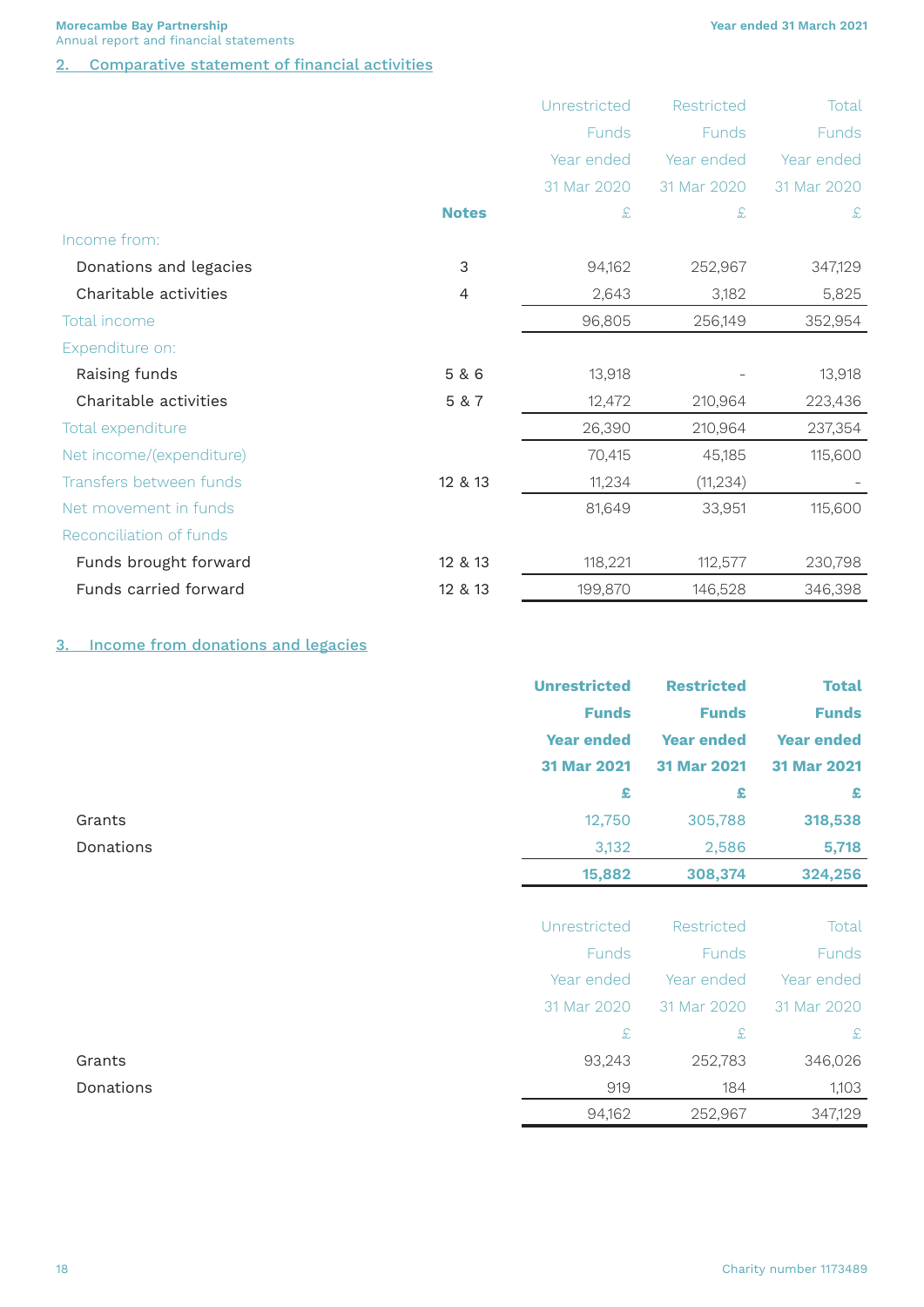#### **Year ended 31 March 2021 Morecambe Bay Partnership** Annual report and financial statements

## 4. Income from charitable activities

|                       | <b>Unrestricted</b> | <b>Restricted</b> | <b>Total</b>      |
|-----------------------|---------------------|-------------------|-------------------|
|                       | <b>Funds</b>        | <b>Funds</b>      | <b>Funds</b>      |
|                       | <b>Year ended</b>   | <b>Year ended</b> | <b>Year ended</b> |
|                       | 31 Mar 2021         | 31 Mar 2021       | 31 Mar 2021       |
|                       | £                   | £                 | £                 |
| Income from map sales | 2,684               |                   | 2,684             |
| Other activities      | 8,983               |                   | 8,983             |
|                       | 11,667              |                   | 11,667            |
|                       |                     |                   |                   |
|                       | Unrestricted        | Restricted        | Total             |
|                       | Funds               | <b>Funds</b>      | <b>Funds</b>      |
|                       | Year ended          | Year ended        | Year ended        |
|                       | 31 Mar 2020         | 31 Mar 2020       | 31 Mar 2020       |
|                       | £                   | £                 | £                 |
| Income from map sales | 1,098               | 3,033             | 4,131             |
| Other activities      | 1,545               | 149               | 1,694             |
|                       | 2,643               | 3,182             | 5,825             |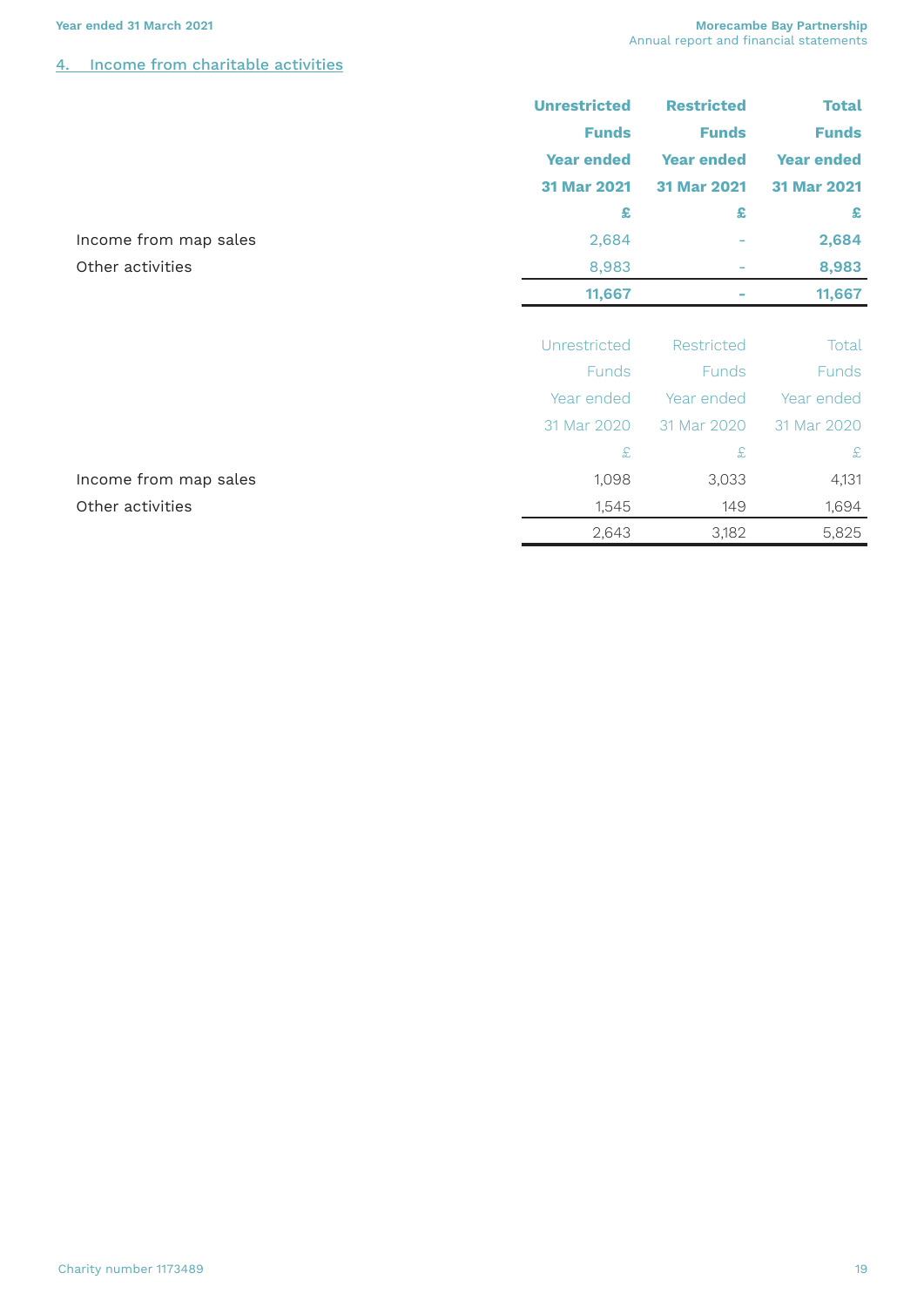**Morecambe Bay Partnership** Annual report and financial statements

Total expenditure

|                       | <b>Staff</b>      | <b>Other direct</b> | <b>Indirect</b>   |                   |
|-----------------------|-------------------|---------------------|-------------------|-------------------|
|                       | costs             | costs               | costs             | <b>Total</b>      |
|                       | <b>Year ended</b> | <b>Year ended</b>   | <b>Year ended</b> | <b>Year ended</b> |
|                       | 31 Mar 2021       | 31 Mar 2021         | 31 Mar 2021       | 31 Mar 2021       |
|                       | £                 | £                   | £                 | £                 |
| Raising funds         | 25,223            | 343                 | 4,608             | 30,174            |
| Charitable activities | 203,599           | 49,230              | 45,573            | 298,402           |
|                       | 228,822           | 49,573              | 50,181            | 328,576           |
|                       |                   |                     |                   |                   |
|                       | <b>Staff</b>      | Other direct        | Indirect          |                   |
|                       | costs             | costs               | costs             | Total             |
|                       | Year ended        | Year ended          | Year ended        | Year ended        |
|                       | 31 Mar 2020       | 31 Mar 2020         | 31 Mar 2020       | 31 Mar 2020       |
|                       | £                 | £                   | £                 | £                 |
| Raising funds         | 11,909            |                     | 2,009             | 13,918            |
| Charitable activities | 143,973           | 47,217              | 32,246            | 223,436           |
|                       | 155,882           | 47,217              | 34,255            | 237,354           |

Following a review of the financial structure during the year the cost allocation model has been reviewed to ensure costs are accurately recorded against the activity to which they should be attributed. As a result the Charity has chosen to represent the prior year figures using this model however total expenditure remains unchanged.

Indirect costs, including governance costs, which cannot be directly attributed to activities, were allocated between cost centres proportionate to the direct staff and other costs allocated to those activities.

An analysis of costs of raising funds split between restricted and unrestricted funds can be found in note 6.

An analysis of charitable activities split between restricted and unrestricted funds can be found in note 7.

An analysis of staff costs can be found in note 8.

Indirect costs includes:

|                       | <b>Total</b>      | Total       |
|-----------------------|-------------------|-------------|
|                       | <b>Year ended</b> | Year ended  |
|                       | 31 Mar 2021       | 31 Mar 2020 |
|                       | £                 | £           |
| Other people costs    | 6,540             | 7,571       |
| Professional services | 31,523            | 6,566       |
| Premises              | 8,025             | 6,341       |
| Administration        | 2,063             | 4,082       |
| Governance            | 2,030             | 9,695       |
|                       | 50,181            | 34,255      |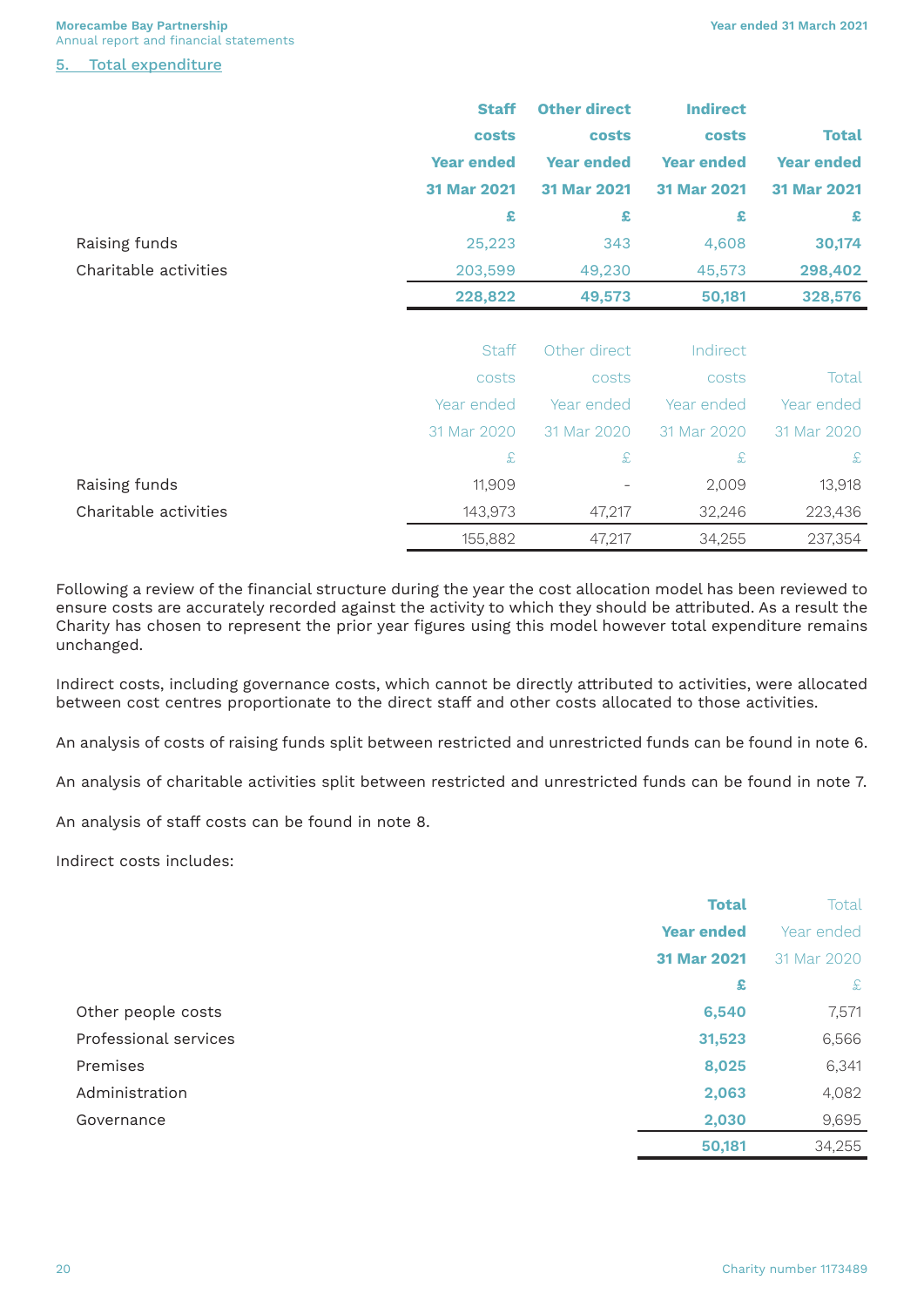#### 5. Total expenditure (continued from previous page)

#### Governance costs includes:

| <b>Total</b>                                              | Total        |
|-----------------------------------------------------------|--------------|
| <b>Year ended</b>                                         | Year ended   |
| 31 Mar 2021                                               | 31 Mar 2020  |
| £                                                         | $\mathbf{E}$ |
| Independent examination and accounts preparation<br>1,800 | 3,793        |
| 230<br>Insurance                                          | 5,902        |
| 2,030                                                     | 9,695        |

Other services provided by the independent examiner include support with reviewing the set-up of Donorfy and Xero, as well as training on budgeting totalling £2,400.

#### 6. Expenditure on raising funds

|                    | <b>Unrestricted</b><br><b>Funds</b><br><b>Year ended</b><br>31 Mar 2021 | <b>Restricted</b><br><b>Funds</b><br><b>Year ended</b><br>31 Mar 2021 | <b>Total</b><br><b>Funds</b><br><b>Year ended</b><br>31 Mar 2021 |
|--------------------|-------------------------------------------------------------------------|-----------------------------------------------------------------------|------------------------------------------------------------------|
|                    | £                                                                       | £                                                                     | £                                                                |
| Staff costs        | 25,223                                                                  |                                                                       | 25,223                                                           |
| Other direct costs | 343                                                                     | ٠                                                                     | 343                                                              |
| Indirect costs     | 4,608                                                                   | -                                                                     | 4,608                                                            |
|                    | 30,174                                                                  |                                                                       | 30,174                                                           |
|                    |                                                                         |                                                                       |                                                                  |
|                    |                                                                         |                                                                       |                                                                  |
|                    | Unrestricted                                                            | Restricted                                                            | Total                                                            |
|                    | <b>Funds</b>                                                            | <b>Funds</b>                                                          | Funds                                                            |
|                    | Year ended                                                              | Year ended                                                            | Year ended                                                       |
|                    | 31 Mar 2020                                                             | 31 Mar 2020                                                           | 31 Mar 2020                                                      |
|                    | £                                                                       | £                                                                     | £                                                                |

Indirect costs 2,009 - 2,009

Following a review of the financial structure during the year the cost allocation model has been reviewed to ensure costs are accurately recorded against the activity to which they should be attributed. As a result the Charity has chosen to represent the prior year figures using this model however total expenditure remains unchanged.

13,918 - 13,918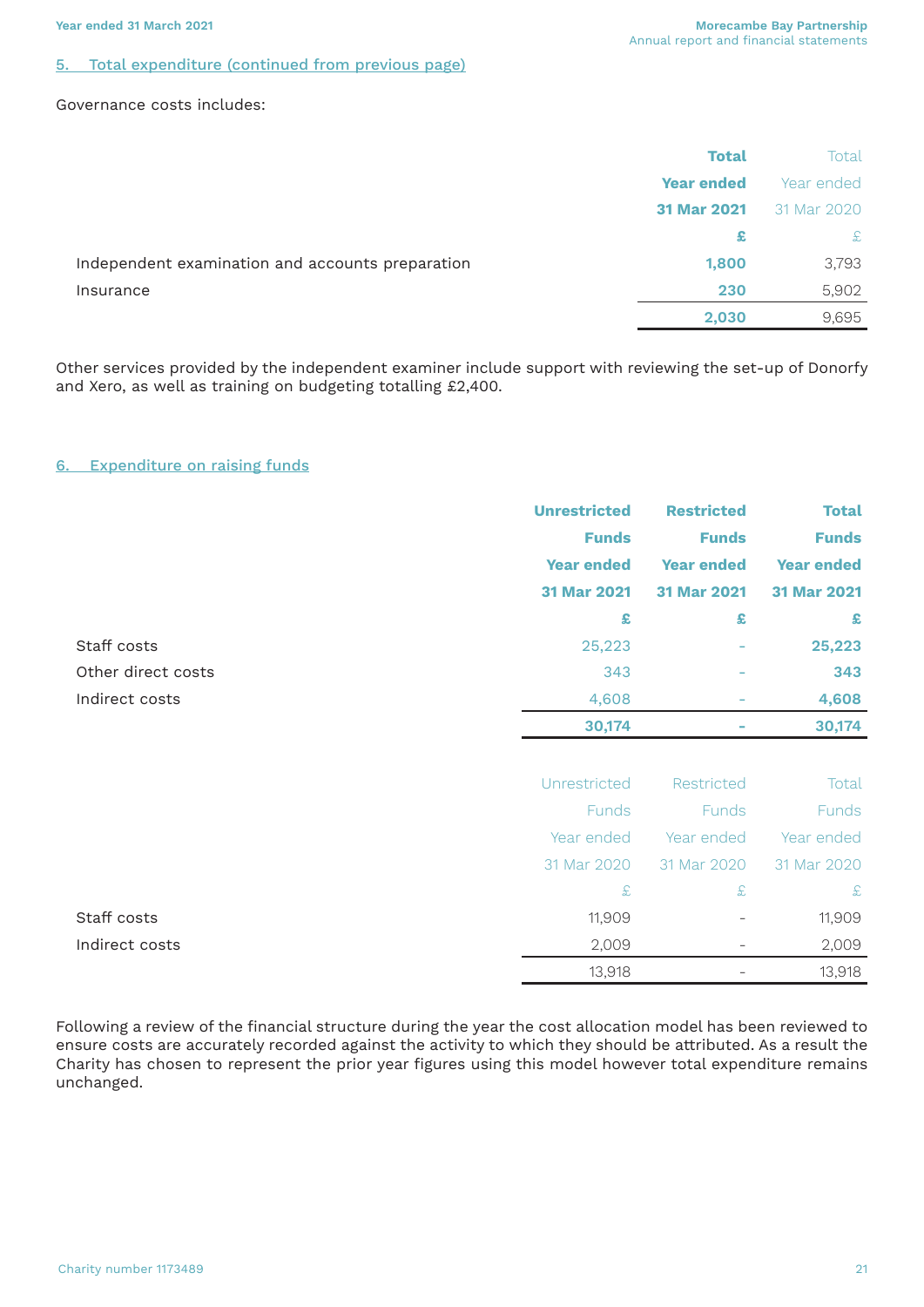**Morecambe Bay Partnership** Annual report and financial statements

7. Expenditure on charitable activities

|                    | <b>Unrestricted</b> | <b>Restricted</b> | <b>Total</b>      |
|--------------------|---------------------|-------------------|-------------------|
|                    | <b>Funds</b>        | <b>Funds</b>      | <b>Funds</b>      |
|                    | <b>Year ended</b>   | <b>Year ended</b> | <b>Year ended</b> |
|                    | 31 Mar 2021         | 31 Mar 2021       | 31 Mar 2021       |
|                    | £                   | £                 | £                 |
| Staff costs        | 6,841               | 196,758           | 203,599           |
| Other direct costs | 1,654               | 47,576            | 49,230            |
| Indirect costs     | 1,531               | 44,042            | 45,573            |
|                    | 10,026              | 288,376           | 298,402           |
|                    |                     |                   |                   |
|                    | Unrestricted        | Restricted        | Total             |
|                    | Funds               | Funds             | <b>Funds</b>      |
|                    | Year ended          | Year ended        | Year ended        |
|                    | 31 Mar 2020         | 31 Mar 2020       | 31 Mar 2020       |
|                    | £                   | £                 | £                 |
| Staff costs        | 8,036               | 135,937           | 143,973           |
| Other direct costs | 2,636               | 44,581            | 47,217            |
| Indirect costs     | 1,800               | 30,446            | 32,246            |
|                    | 12,472              | 210,964           | 223,436           |

Following a review of the financial structure during the year the cost allocation model has been reviewed to ensure costs are accurately recorded against the activity to which they should be attributed. As a result the Charity has chosen to represent the prior year figures using this model however total expenditure remains unchanged.

#### 8. Staff costs

|                    | <b>Total</b>      | Total       |
|--------------------|-------------------|-------------|
|                    | <b>Year ended</b> | Year ended  |
|                    | 31 Mar 2021       | 31 Mar 2020 |
|                    | £                 | £           |
| <b>Salaries</b>    | 193,725           | 136,568     |
| Employer's NIC     | 13,838            | 7,831       |
| Employer's pension | 21,259            | 11,483      |
|                    | 228,822           | 155,882     |

The average headcount during the period was 9 persons (2020: 7 persons).

No employee received employee benefits above £60,000.

The total employee benefits paid to key management personnel during the year was £80,709.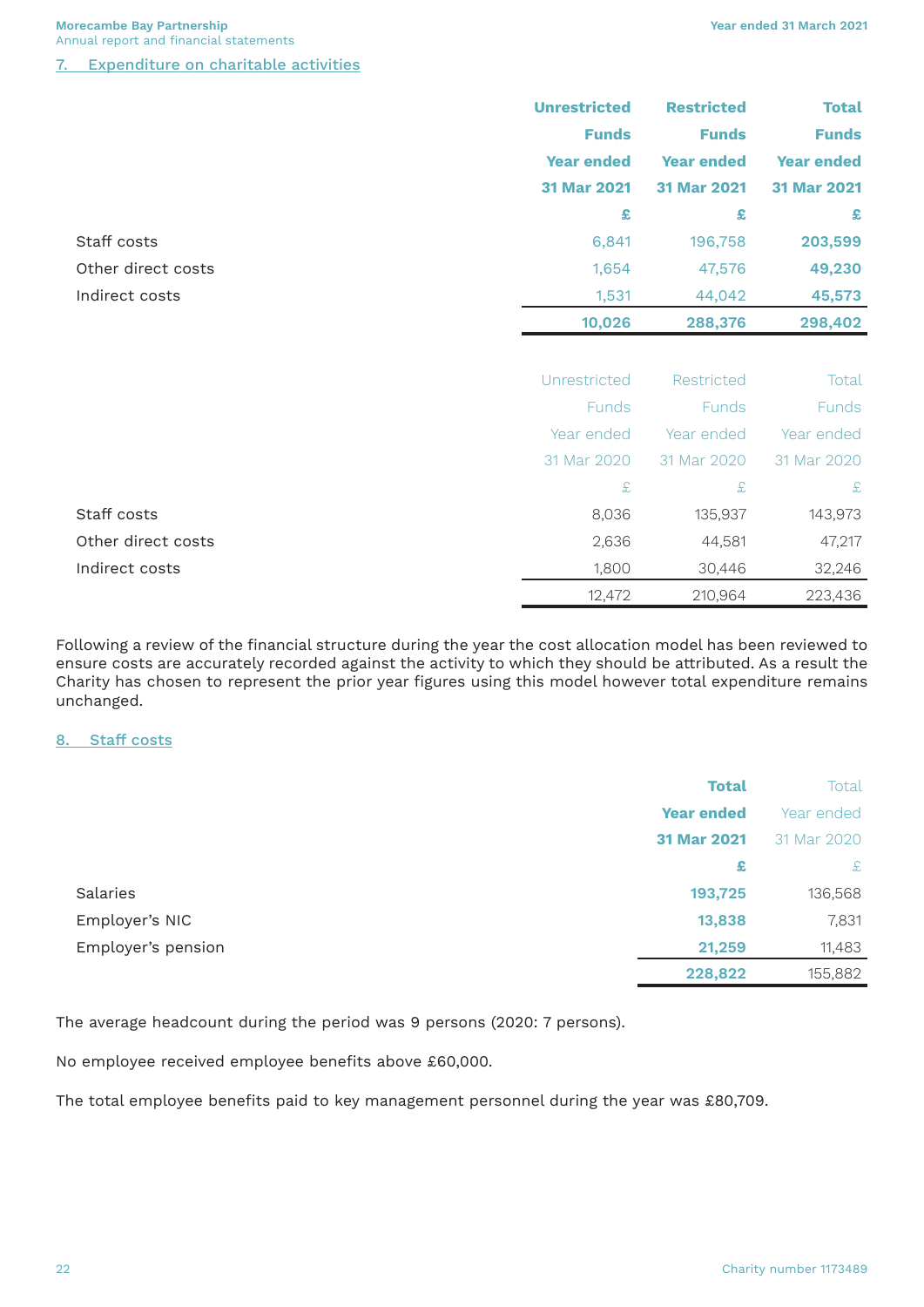|                                 | <b>Project</b> | <b>Total</b> |  |
|---------------------------------|----------------|--------------|--|
|                                 | equipment      | <b>Total</b> |  |
|                                 | £              | £            |  |
| <b>Cost</b>                     |                |              |  |
| As at 1 April 2020              | 38,906         | 38,906       |  |
| As at 31 March 2021             | 38,906         | 38,906       |  |
| <b>Accumulated depreciation</b> |                |              |  |
| As at 1 April 2020              | 13,232         | 13,232       |  |
| Charge for year                 | 5,135          | 5,135        |  |
| As at 31 March 2021             | 18,367         | 18,367       |  |
| <b>Net book value</b>           |                |              |  |
| As at 1 April 2020              | 25,674         | 25,674       |  |
| As at 31 March 2021             | 20,539         | 20,539       |  |

#### 10. Debtors and prepayments

|                      | <b>Total</b>      | Total                        |
|----------------------|-------------------|------------------------------|
|                      | <b>Year ended</b> | Year ended                   |
|                      | 31 Mar 2021       | 31 Mar 2020                  |
|                      | £                 | £                            |
| Trade debtors        | 16,753            | 2,168                        |
| Prepayments          | 225               | 381                          |
| Accrued grant income | 11,482            | $\qquad \qquad \blacksquare$ |
|                      | 28,460            | 2,549                        |

## 11. Creditors: amounts falling due within one year

|                         | <b>Total</b>      | Total       |
|-------------------------|-------------------|-------------|
|                         | <b>Year ended</b> | Year ended  |
|                         | 31 Mar 2021       | 31 Mar 2020 |
|                         | £                 | £           |
| Accounts payable        | 3,353             | 7,492       |
| Pension control account | 7,078             | 1,113       |
| Accruals                | 1,931             | 2,300       |
| Deferred revenue        | 22,820            |             |
|                         | 35,182            | 10,905      |

Deferred income consists of grants received in 2020-2021 for the next financial period.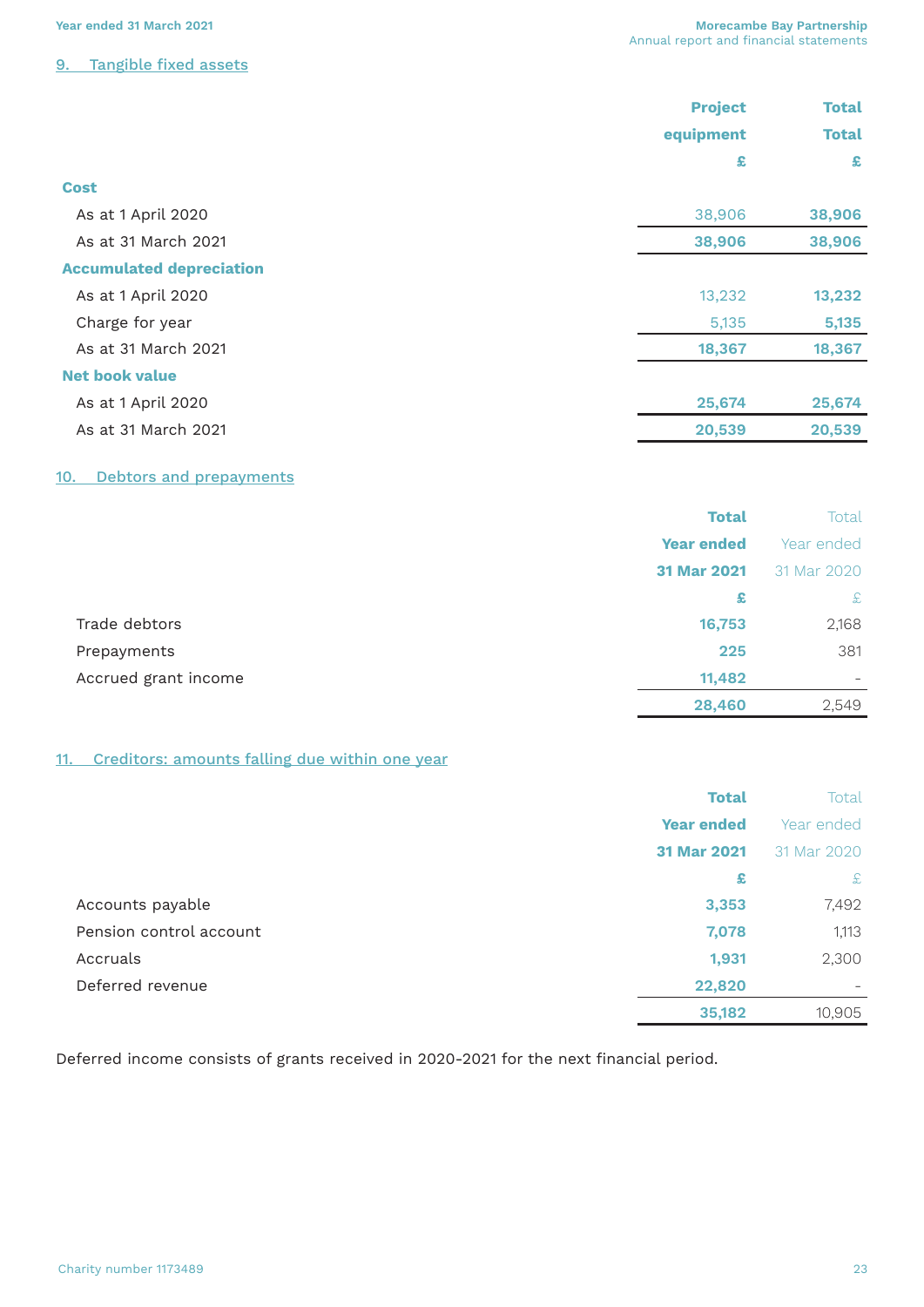**Morecambe Bay Partnership** Annual report and financial statements

12. Analysis of charity funds

|                                           | <b>Balance</b>    | <b>Income</b>     | <b>Expenditure</b> | Transfers         | <b>Balance</b>    |
|-------------------------------------------|-------------------|-------------------|--------------------|-------------------|-------------------|
|                                           | brought           | in                | in                 | between           | carried           |
|                                           | forward           | period            | period             | funds             | forward           |
|                                           | <b>Year ended</b> | <b>Year ended</b> | <b>Year ended</b>  | <b>Year ended</b> | <b>Year ended</b> |
|                                           | 31 Mar 2021       | 31 Mar 2021       | 31 Mar 2021        | 31 Mar 2021       | 31 Mar 2021       |
|                                           | £                 | £                 | £                  | £                 | £                 |
| <b>Unrestricted funds</b>                 |                   |                   |                    |                   |                   |
| Designated funds                          |                   |                   |                    |                   |                   |
| Contingency                               | 90,000            |                   |                    |                   | 90,000            |
| Redundancy                                |                   |                   |                    | 7,889             | 7,889             |
| Designated funds                          | 90,000            |                   |                    | 7,889             | 97,889            |
| General funds                             | 109,870           | 28,470            | (40, 200)          | (7,934)           | 90,206            |
| <b>Unrestricted funds</b>                 | 199,870           | 28,470            | (40, 200)          | (45)              | 188,095           |
| <b>Restricted funds</b>                   |                   |                   |                    |                   |                   |
| Areti Project                             | 13,299            |                   |                    |                   | 13,299            |
| Arnside Viaduct                           | 18,780            |                   |                    |                   | 18,780            |
| <b>Birds</b>                              | $\overline{4}$    |                   | (4)                |                   |                   |
| <b>BOOM</b>                               | (14, 398)         | 48,506            | (34, 123)          | 15                |                   |
| CCC Natural England 2016                  | 7,744             |                   |                    | (391)             | 7,353             |
| CCF III                                   | 69,117            |                   | (24, 450)          |                   | 44,667            |
| CCF5 Prestart                             |                   | 1,177             | (1,177)            |                   |                   |
| CGP - Ulverston Council                   | 1,000             |                   | (198)              |                   | 802               |
| Cultural Recovery Fund                    |                   | 56,880            | (50,150)           |                   | 6,730             |
| Curlews                                   |                   | 3,112             | (1,009)            |                   | 2,103             |
| <b>EOCA</b>                               |                   | 2,642             | (14)               |                   | 2,628             |
| footprints<br>Forests,<br>and<br>fauna    | 15,040            |                   | (1,494)            |                   | 13,546            |
| H2H LT MGT                                | 15,383            |                   | (1,580)            |                   | 13,803            |
| Halpin                                    | 6,985             |                   | (90)               |                   | 6,895             |
| Historic England                          |                   | 39,798            | (39, 798)          |                   |                   |
| Lancaster Canal                           | 260               |                   | (260)              |                   |                   |
| LOVEmyBEACH                               | 11,030            | 50,000            | (47, 465)          |                   | 13,565            |
| LOTE RSPB                                 |                   | 3,750             |                    |                   | 3,750             |
| Natural England<br>Natural<br>Ambassadors |                   | 5,000             | (5,030)            | 30                |                   |
| Natural England Wildfowl                  | 3,030             |                   |                    |                   | 3,030             |
| <b>NLHF Emergency Fund</b>                |                   | 50,000            | (50,000)           |                   |                   |
| Orsted                                    | (12, 695)         | 28,809            | (12, 834)          |                   | 3,280             |
| Sea Changers                              | 209               |                   |                    | 391               | 600               |
| Tree Council                              |                   | 1,700             | (1,700)            |                   |                   |
| WAMM                                      | 11,740            | 17,000            | (17,000)           |                   | 11,740            |
| <b>Restricted funds</b>                   | 146,528           | 308,374           | (288, 376)         | 45                | 166,571           |
| <b>Total funds</b>                        | 346,398           | 336,844           | (328, 576)         |                   | 354,666           |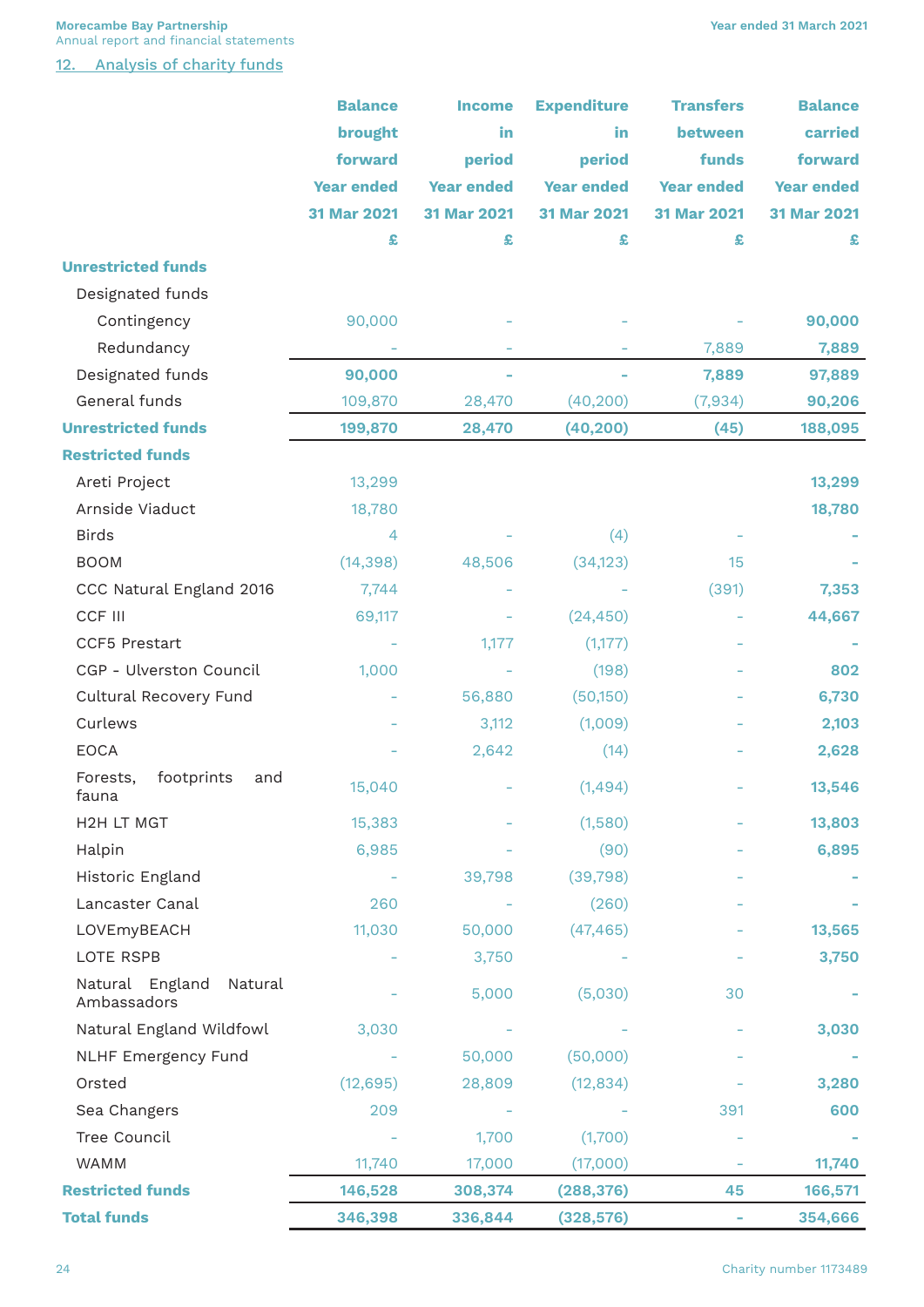#### Analysis of charity funds (continued from previous page)

#### **Contingency**

These are funds set aside by the trustees to cover any short-term unexpected drop in income to protect project delivery.

#### Redundancy

These are funds set aside by the trustees to cover any future redundancy costs.

#### Areti Project

A fund awarded by The Areti Charitable Trust. Project aims - to give 240 children, some brilliant, rich, memorable, joyful experiences of nature through visiting Sunderland Point.

#### Arnside Viaduct - Arnside Cycling & Walking Trail

This project aims to connect the community with, and develop the business case for, the long-term development of a new foot/cycle bridge over Arnside Viaduct, a significant coastal heritage asset.

#### Birds and Orsted (Walney Extension Fund)

The project focusses on the local community and their everyday lives. A far reaching awareness-raising campaign will make it easier and more appealing for people to appreciate local places, shift how they use them and reduce harm to birds. The project will support and train community volunteers to become natural ambassadors; empowering them to become long term volunteers who will continue their work beyond the life of the project. Key partners involved in this project are the RSPB and Natural England (NE).

#### BOOM

A collaboration with the University of Cumbria, funded by the National Lottery Heritage Fund. The Back On Our Map (BOOM) project delivers a number of outcomes for both environmental heritage and peoples' experience of it. The project aims to transform the biodiversity of South Cumbria by undertaking species reintroductions across the landscape, and to similarly transform its people and communities to generate lasting change, and continued natural heritage restoration led by the community once the BOOM project ends.

#### CCC - Natural England 2016

Continuation of the Natural Ambassadors project and fund the provision of nature related projects within the charity.

#### CCF III (Coastal Communities Fund —Round 3)

This concerns 'Destination Morecambe Bay' —a scheme which aims to make Morecambe Bay the best and most inspired example of sustainable tourism growth in the UK, creating a 'must visit' destination, and supporting businesses to deliver more jobs. The Scheme aims to accelerate growth in the visitor economy, and market Morecambe Bay as a whole destination offering exciting visitor experiences. Funds to be used in the management of Tramper provision within the area. Trampers are all-terrain mobility scooters which are safe to use on most kinds of rough ground but also on pavements and walkways and provide access to the countryside for those who may not always feel they are able to.

#### CCF 5 (Coastal Communities Fund —Round 5) Prestart

This was a small amount received to provide professional support in the lead up to the new round of funding.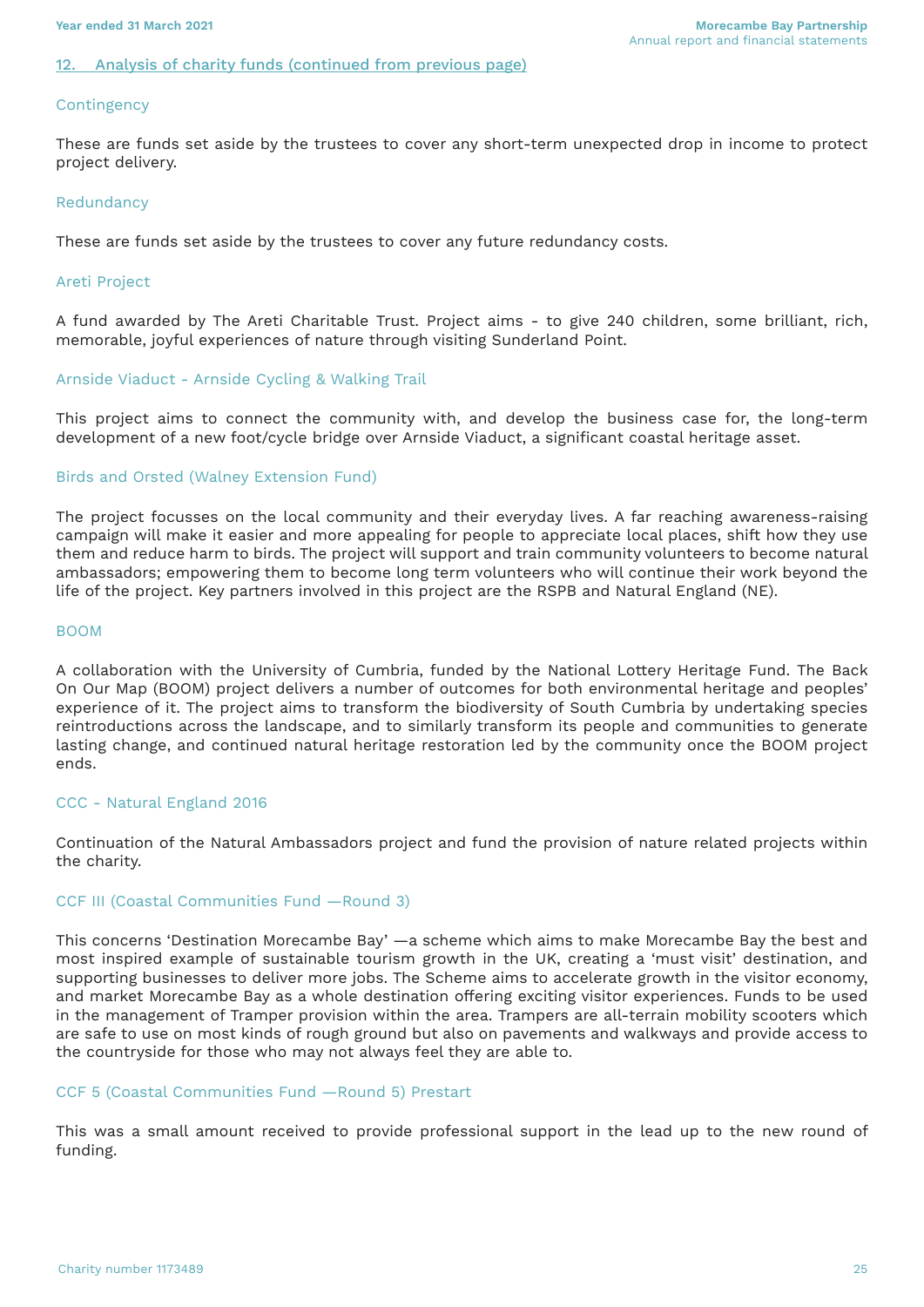#### CGP —Ulverston Council

This funding supports volunteer conservation work at Birkrigg Common which contains three nationally important (scheduled) archaeological monuments, including a rare concentric stone circle. The sites are under threat from bracken and neglect and have been on the Heritage at Risk Register. Work has begun on site - namely long-term protection by supporting seasonal vegetation clearance by teams of local volunteers. Volunteers work with experts to conserve nationally important heritage and ecological sites.

#### Cultural Recovery Fund

This funding supports the ongoing recovery of the organisation following the global COVID-19 pandemic.

#### Curlews

This funding supports local communities in the Lythe Valley to protect Curlews.

#### **EOCA**

This funding supports the ongoing Love my Beach project, which helps people to connect to their coastal environment and protect it through litter picking and other environmental improvements.

#### Forests, Footprints and Fauna

CWAAS (Cumberland 8 Westmorland Antiquarian and Archaeological Society) - This is a volunteer-led research project entitled 'Footprints, Forest and Fauna' on the palaeoenvironmental deposits of Cumbria/ Morecambe Bay. Such deposits and features are regularly exposed in Morecambe Bay. The project seeks to expand research, recording and understanding of submerged forests, exposed footprints, faunal assemblages and palaeoenvironmental deposits around the Cumbrian coastline, with a particular focus on the Furness Peninsula and Duddon Estuary.

#### H2H LT MGT - Headlands 2 Headspace —Long Term Management

To continue the work of the H2H project and maintain the upkeep of the Birds of the Bay sculptures and continuation of the Morecambe Bay Lives Projects.

#### Halpin

This grant has helped Morecambe Bay Partnership to develop new skills and implement activities which move to diversify our income from being wholly reliant on grants to include income from individuals and legacies.

#### Historic England

This funding supports the ongoing archealogy work.

#### Lancaster Canal - Regeneration Project

This is a dedicated partnership of local authorities and charities who are currently working together to create an accessible and interpreted Kendal to Lancaster Towpath Trail. This flagship project aims to improve accessibility and interpretation along the canal. As this is a service level agreement with MBP it has now been treated as an unrestricted service level agreement.

#### LOVEmyBEACH

This is a public engagement campaign focused on improving beaches and bathing water quality across the North West —Morecambe Bay Partnership works with funders United Utilities (UU), and the Environment Agency (EA), covering the Morecambe Bay and Cumbria region. We work with local authorities, schools, businesses and youth groups to spread LOVEmyBEACH messages.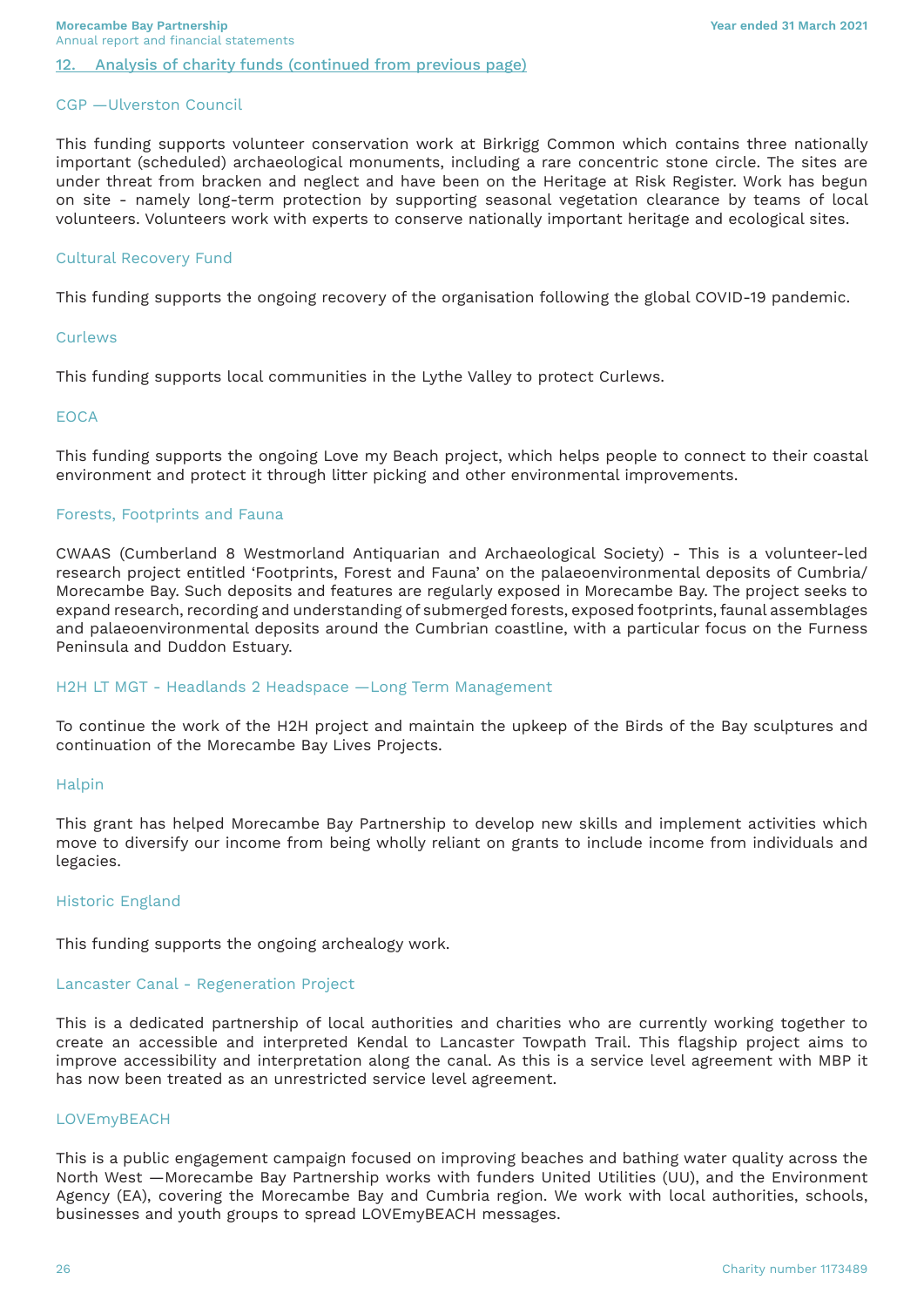#### 12. Analysis of charity funds (continued from previous page)

#### LOTE RSPB

The Life on the Edge (LOTE) project seeks to protect the breeding and overwintering wading birds of Morecambe Bay through innovative methods of communication and engagement.

#### Natural England (NE) Natural Ambassadors

A partnership project between Natural England and Morecambe Bay Partnership the purpose of which is to develop ambassadors for the natural habitats around Morecambe Bay.

#### Natural England (NE) Wildfowl

A partnership project between Natural England and Morecambe Bay Partnership the purpose of which is to further positive management of Morecambe Bay and Duddon Estuary Site of Special Scientific Interest (SSSI) though support for stakeholders who are in a position to support the delivery of conservation objectives. Specifically, funding to facilitate the Wildfowlers liaison meetings.

#### Sea Changers

A project to provide equipment and training to kick-start a new volunteer group to ring birds in Morecambe Bay. A new ringing group for Morecambe Bay achieves much better data to support coastal bird conservation.

#### WAMM - (Wholescale Approach to Marine Management)

This is a 16 month project funded by the European Maritime and Fisheries Fund (EMFF) and hosted by The Rivers Trust. The aim of the project is to support a collaborative approach to the management of estuarine and coastal waters in and around Morecambe Bay; chosen as the primary pilot location.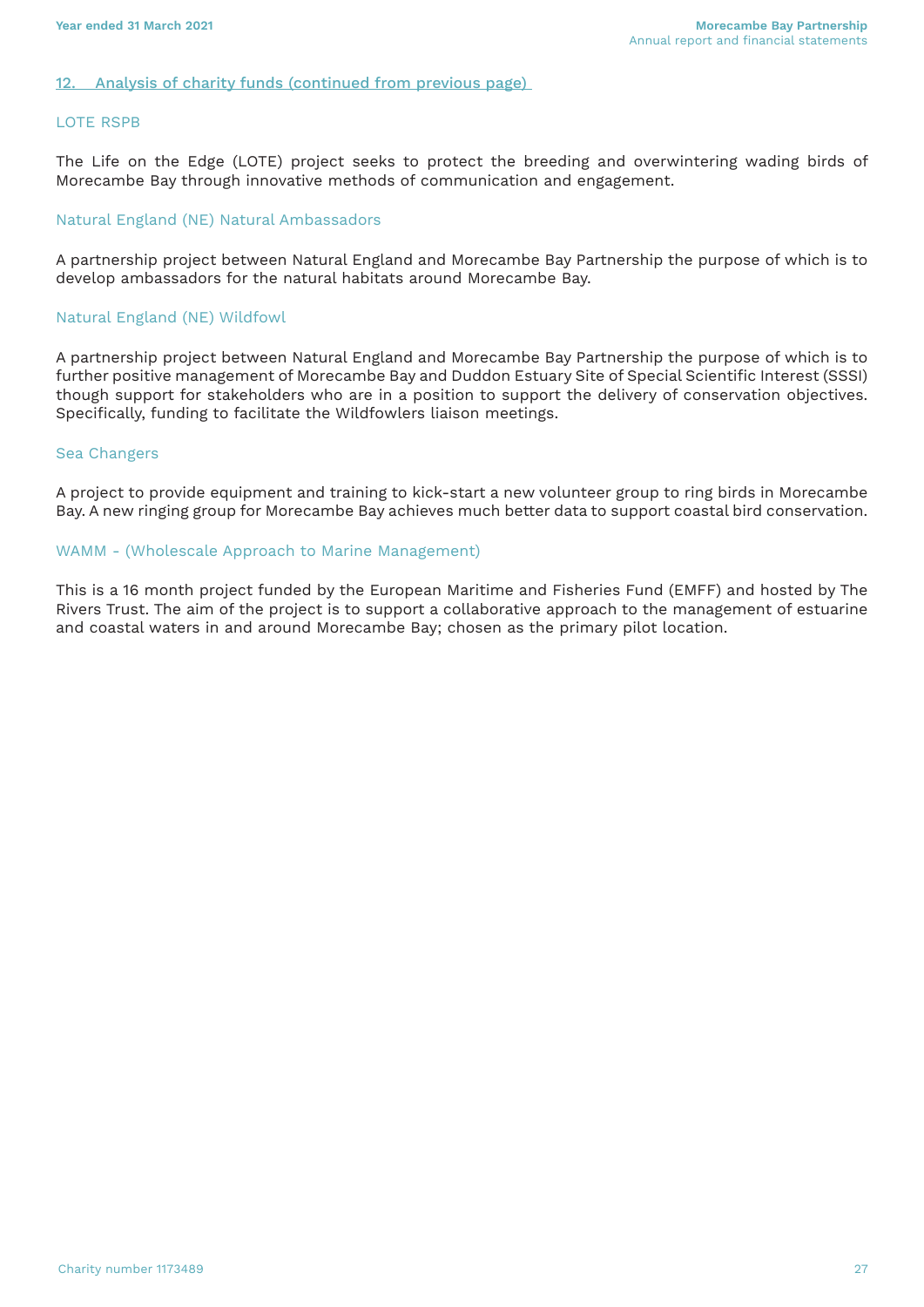**Year ended 31 March 2021**

**Morecambe Bay Partnership** Annual report and financial statements

12. Analysis of charity funds (continued from previous page)

|                                        | <b>Balance</b>           | Income      | Expenditure | <b>Transfers</b> | <b>Balance</b> |
|----------------------------------------|--------------------------|-------------|-------------|------------------|----------------|
|                                        | brought                  | in          | in          | between          | carried        |
|                                        | forward                  | period      | period      | funds            | forward        |
|                                        | Year ended               | Year ended  | Year ended  | Year ended       | Year ended     |
|                                        | 31 Mar 2020              | 31 Mar 2020 | 31 Mar 2020 | 31 Mar 2020      | 31 Mar 2020    |
|                                        | £                        | $\pounds$   | £           | £                | £              |
| Unrestricted funds                     |                          |             |             |                  |                |
| Designated funds                       |                          |             |             |                  |                |
| Contingency                            |                          |             |             | 90,000           | 90,000         |
| Designated funds                       |                          |             |             | 90,000           | 90,000         |
| General funds                          | 118,221                  | 96,805      | (26, 390)   | (78, 766)        | 109,870        |
| <b>Unrestricted funds</b>              | 118,221                  | 96,805      | (26, 390)   | 11,234           | 199,870        |
| Restricted funds                       |                          |             |             |                  |                |
| Areti Project                          | 10,000                   | 13,300      | (9,843)     | (158)            | 13,299         |
| Arnside Viaduct                        | 18,780                   |             |             |                  | 18,780         |
| Bay Cycle Way                          |                          |             | (1,668)     | 1,668            |                |
| <b>Birds</b>                           |                          | 214         |             | (210)            | $\overline{4}$ |
| <b>BOOM</b>                            |                          | 3,544       | (13,836)    | (4,106)          | (14, 398)      |
| CCC Natural England 2016               |                          | 9,950       | (2,206)     |                  | 7,744          |
| CCF III                                | 7,654                    | 105,276     | (41,539)    | (2,274)          | 69,117         |
| CGP - Ulverston Council                |                          | 1,000       |             |                  | 1,000          |
| footprints<br>Forests,<br>and<br>fauna |                          | 15,040      |             |                  | 15,040         |
| H2H LT MGT                             | 15,936                   | 17,818      | (18, 270)   | (101)            | 15,383         |
| Halpin                                 | 19,308                   |             | (12, 192)   | (131)            | 6,985          |
| Lancaster Canal                        |                          | 11,150      | (11, 115)   | 225              | 260            |
| LOVEmyBEACH                            | 12,577                   | 49,039      | (49, 347)   | (1,239)          | 11,030         |
| Natural England Wildfowl               |                          | 5,000       | (1,970)     |                  | 3,030          |
| Orsted                                 | $\overline{\phantom{a}}$ |             | (12, 695)   |                  | (12,695)       |
| Resilient Heritage                     | 28,322                   | 2,218       | (30, 632)   | 92               |                |
| Sea Changers                           |                          | 600         | (391)       |                  | 209            |
| WAMM                                   |                          | 22,000      | (5,260)     | (5,000)          | 11,740         |
| <b>Restricted funds</b>                | 112,577                  | 256,149     | (210, 964)  | (11, 234)        | 146,528        |
| <b>Total funds</b>                     | 230,798                  | 352,954     | (237, 354)  |                  | 346,398        |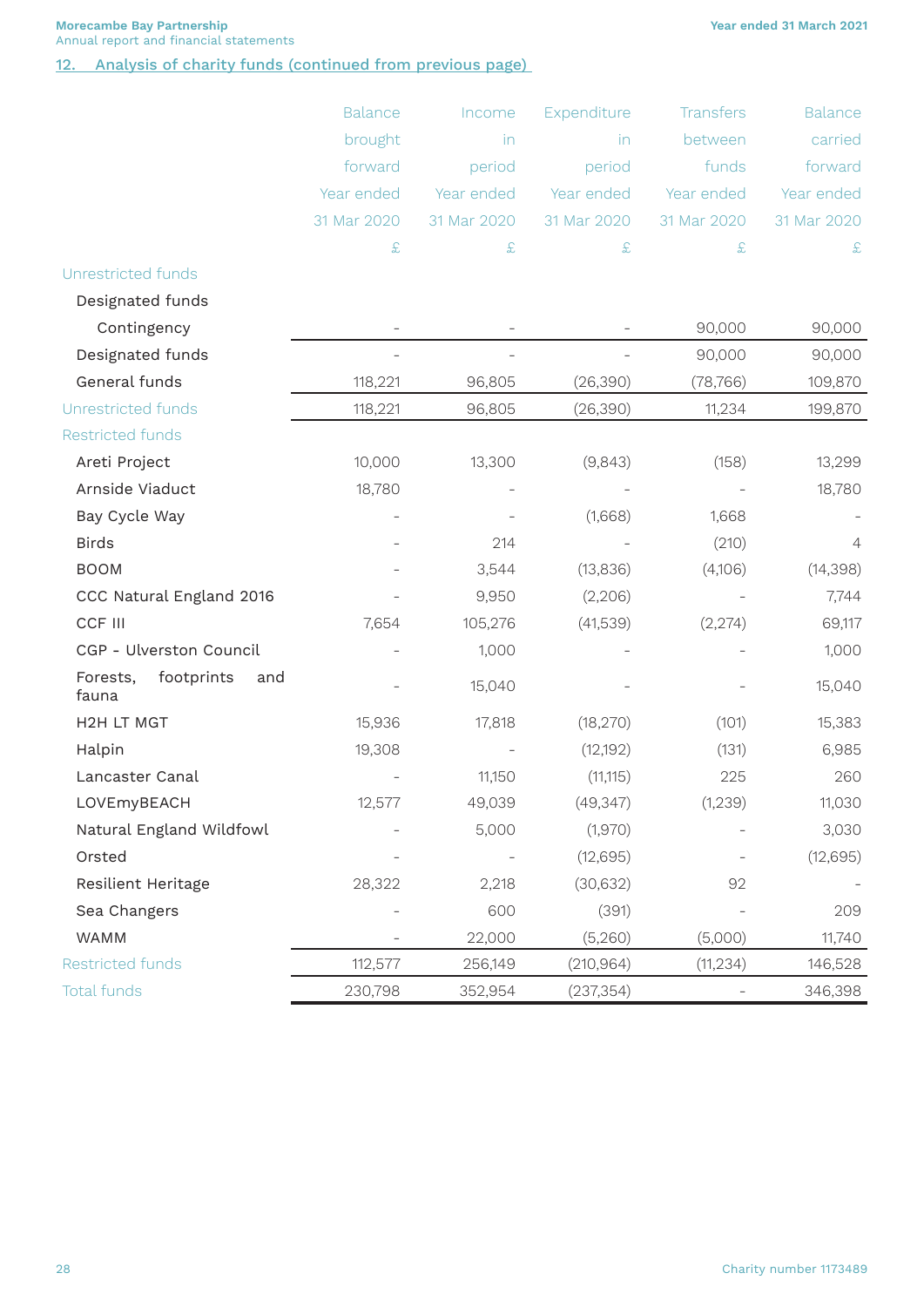#### 13. Analysis of net assets

|                            | <b>Unrestricted</b> | <b>Restricted</b> | <b>Total</b>      |
|----------------------------|---------------------|-------------------|-------------------|
|                            | <b>Funds</b>        | <b>Funds</b>      | <b>Funds</b>      |
|                            | <b>Year ended</b>   | <b>Year ended</b> | <b>Year ended</b> |
|                            | 31 Mar 2021         | 31 Mar 2021       | 31 Mar 2021       |
|                            | £                   | £                 | £                 |
| <b>Fixed assets</b>        | 20,539              |                   | 20,539            |
| Current assets             | 202,738             | 166,571           | 369,309           |
| <b>Current liabilities</b> | (35, 182)           |                   | (35, 182)         |
|                            | 188,095             | 166,571           | 354,666           |
|                            |                     |                   |                   |
|                            | Unrestricted        | Restricted        | Total             |
|                            | <b>Funds</b>        | Funds             | <b>Funds</b>      |
|                            | Year ended          | Year ended        | Year ended        |
|                            | 31 Mar 2020         | 31 Mar 2020       | 31 Mar 2020       |
|                            | £                   | £                 | £                 |
| Fixed assets               | 25,674              |                   | 25,674            |
| Current assets             | 162,281             | 169,348           | 331,629           |
| <b>Current liabilities</b> | 11,915              | (22, 820)         | (10, 905)         |
|                            | 199,870             | 146,528           | 346,398           |

#### 14. Trustee remuneration

During the year, no trustee received any remuneration (2020: £Nil). No members of the Board of Trustees received reimbursement of expenses (2020: £Nil).

#### 15. Related party transactions

During the year there were no related party transactions (2020: £Nil).